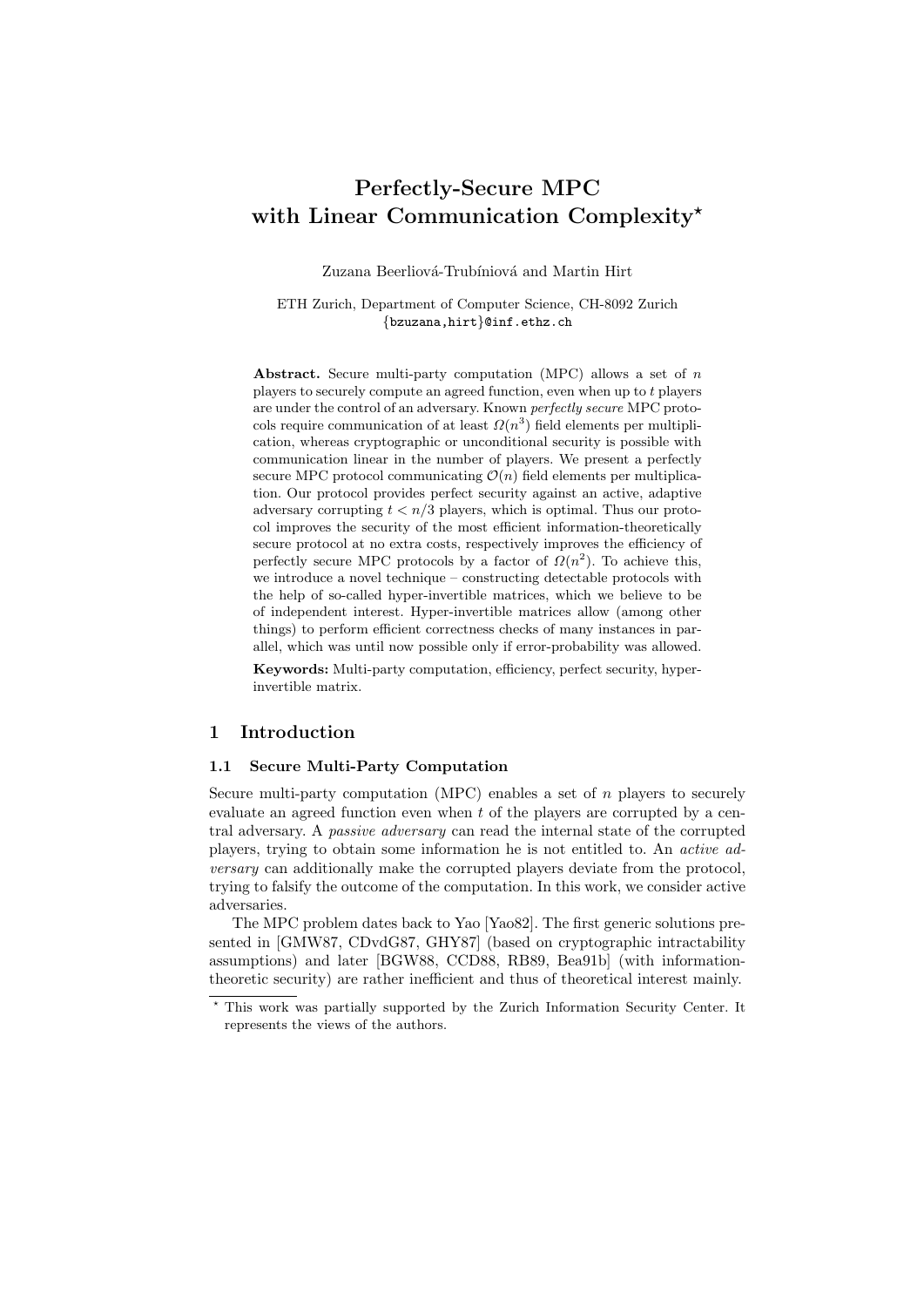#### 1.2 Efficiency of MPC Protocols

In the recent years lots of research concentrated on designing protocols with lower communication complexity. In this paper we concentrate on bit-complexity, measured in bits sent by honest players. The following table gives an overview on the currently most efficient MPC protocols (in the respective security model), where  $\kappa$  denotes the bit-length of a field element (resp. the security parameter).

| Thresh. | Security      | Bits/Mult.               | Reference |
|---------|---------------|--------------------------|-----------|
| t < n/3 | perfect       | $\mathcal{O}(n^3\kappa)$ | [HMP00]   |
| t < n/2 | unconditional | $\mathcal{O}(n^2\kappa)$ | [BH06]    |
| t < n/2 | cryptographic | $\mathcal{O}(n\kappa)$   | [HM06]    |
| t < n/3 | unconditional | $\mathcal{O}(n\kappa)$   | [DN07]    |

All above protocols use "player elimination" (or its generalization "dispute control") – a technique that enables converting non-robust (but detectable) protocols into robust protocols, essentially without any efficiency loss. Furthermore, all but the perfectly secure protocol use circuit randomization [Bea91a], which reduces the multiplication of two shared values to two reconstructions, given a precomputed sharing of a random multiplication triple  $(a, b, c)$  with  $c = ab$ . Such triples can be non-robustly generated and checked in advance – making use of parallelization. Checking the correctness of many instances in parallel can be done very efficiently when negligible error-probability is allowed, however until now no perfectly secure efficient parallel correctness-checks are known.

#### 1.3 Contributions

In this paper, we present a novel technique which, at the same time, allows to perfectly and very efficiently verify a bunch of sharings and (if the check says that they are correct) to extract a set of (new) correct random sharings given that a sub-set of the original sharings is random.

More precisely, given  $n$  supposedly random sharings, up to  $t$  of them distributed by corrupted players (and thus possibly of a wrong degree, non-random, etc), we can check whether they are all correct and if so (locally) compute  $n-2t$ correct and uniform random sharings. The check is (despite of being perfectly secure) highly efficient; it only requires the reconstruction of  $2t$  sharings, each towards a single player.

In other words, we can non-robustly but detectably generate  $\Omega(n)$  uniform random sharings, unknown to the adversary, with perfect security and communicating  $\mathcal{O}(n^2)$  field elements. By now, similarly efficient protocols to generate random sharings are known only with probabilistic checks, which provides a lower level of security and is less elegant.

The novel technique is based on so-called hyper-invertible matrices, i.e., matrices whose every square sub-matrix is invertible. Applying  $n$  sharings to such a matrix results in n sharings with the property that (i) if any (up to t) of the inputs sharings are broken, then this can be seen in *every* subset of  $t$  output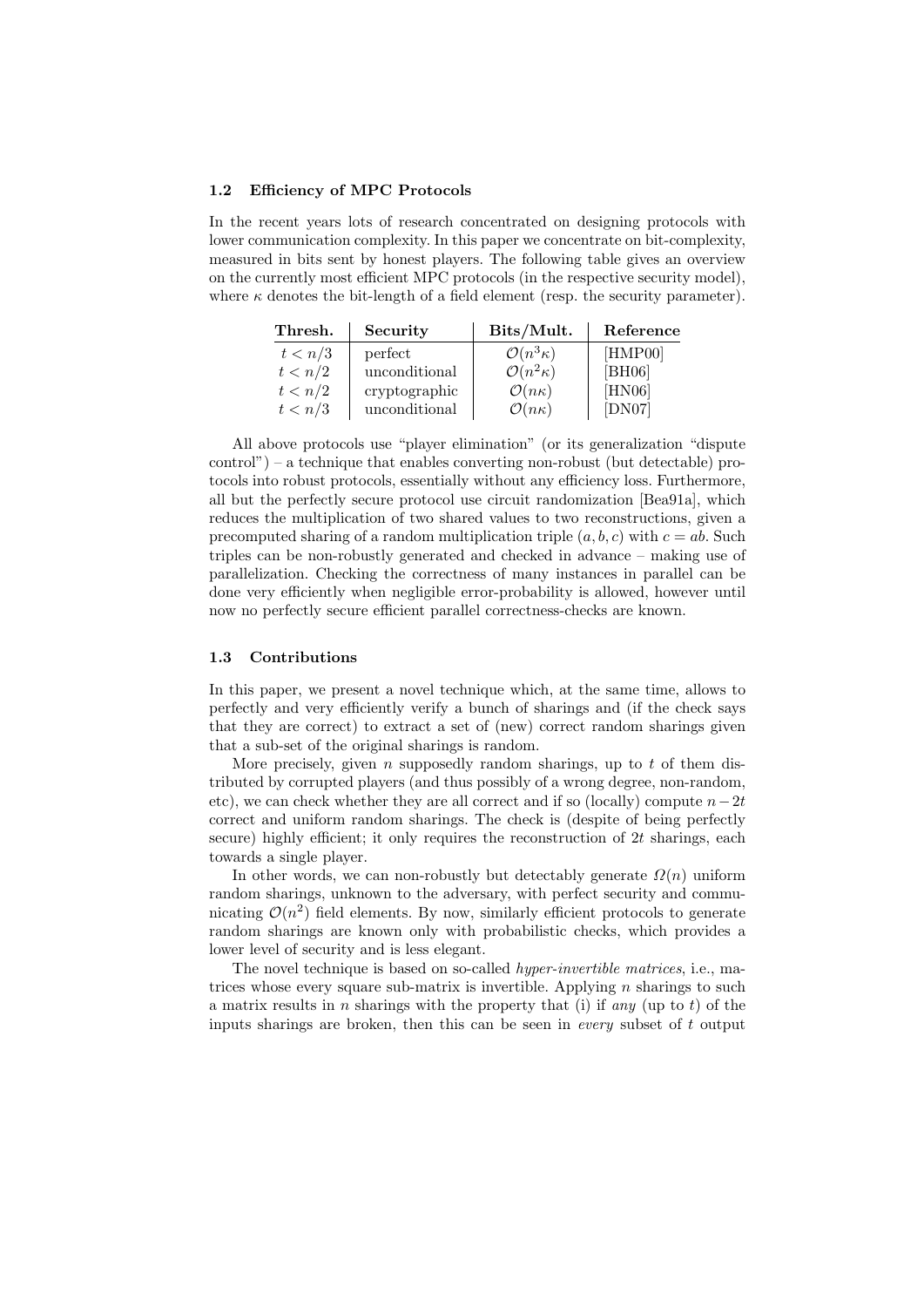sharings, and (ii) if any  $n - t$  input sharings are uniform random, then every subset of size  $n - t$  of output sharings is uniform random.

Using hyper-invertible matrices and some techniques from [Bea91a, HMP00, DN07], we construct a perfectly secure multi-party protocol with optimal resilience and linear communication complexity. This can be seen as an efficiency improvement (the most efficient known MPC protocol with perfect security communicates  $\mathcal{O}(n^3)$  field elements per multiplication [HMP00]), or alternatively as a security improvement (the most secure known MPC protocol with linear communication provides error probability [DN07]). In either case, we consider the new protocol to be more elegant, as it employs neither two-dimensional sharings (like all previous perfectly-secure MPC protocols) nor probabilistic checks (like all previous MPC protocols with linear communication complexity).

# 2 Preliminaries

#### 2.1 Model

We consider a set  $U$  of users, who can give input and receive output, and a set P of n players,  $\mathcal{P} = \{P_1, \ldots, P_n\}$ , who perform the computation. The players and users are connected by a complete network of secure (private and authentic) synchronous channels.

The function to be computed is specified as an arithmetic circuit over a finite field  $\mathcal F$  (with  $|\mathcal F| > 2n$ ), with input, addition, multiplication, random, and output gates. We denote the number of gates of each type by  $c_I$ ,  $c_A$ ,  $c_M$ ,  $c_R$ , and  $c_O$ , respectively.

The faultiness of players or users is modeled in terms of a central adversary corrupting players and users. The adversary can corrupt up to  $t$  players for any fixed t with  $t < n/3$  and any number of users, and make them deviate from the protocol in any desired manner. The adversary is computationally unbounded, active, adaptive, and rushing. The security of our protocols is perfect, i.e., information-theoretic without any error probability.

To every player  $P_i \in \mathcal{P}$  a unique, non-zero element  $\alpha_i \in \mathcal{F} \setminus \{0\}$  is assigned. For the ease of presentation, we always assume that the messages sent through the channels are from the right domain — if a player receives a message which is not in the right domain (e.g., no message at all), he replaces it with an arbitrary message from the specified domain.

#### 2.2 Byzantine Agreement

In our multi-party protocol we use Byzantine agreement in both its shapes, broadcast and consensus. Broadcast allows a sender to distribute a value  $x$ , such that all players receive the same value  $x'$  (even if the sender is faulty), and  $x = x'$  if the sender is honest. Consensus allows the players, each holding an input  $x_i$ , to reach agreement on a value  $x'$ , where  $x = x'$  if every honest players holds  $x_i = x$ . For  $t \leq n/3$ , both broadcast and consensus can be simulated with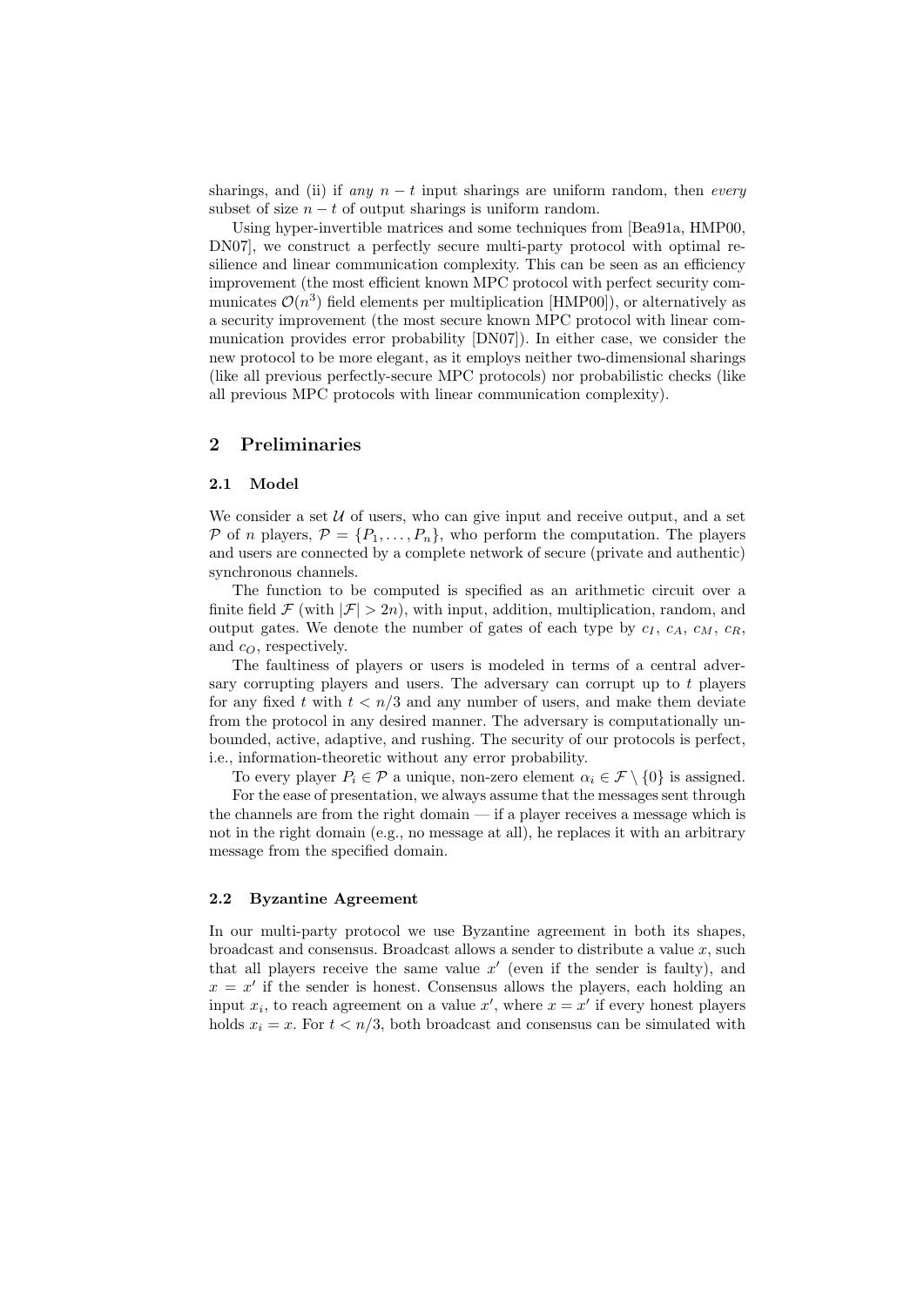perfect security by a sub-protocol communicating  $\mathcal{O}(n^2)$  bits [BGP92, CW92]. We denote the communication complexity needed for agreeing on a  $k$  bit message as  $\mathcal{BA}(k) = n^2k$ .

# 2.3 Player-Elimination Framework

Player Elimination [HMP00] is a general technique, used for constructing efficient MPC protocols. It allows to transform (typically very efficient) non-robust protocols into robust protocols at essentially no additional costs.

The basic idea is to divide the computation into segments and repeat the nonrobust evaluation of each segment until it succeeds, whereby limiting the total number of times the adversary can cause a segment to fail. Each evaluation of a segment proceeds in three steps: (1.) detectable computation (2.) fault detection and (3.) fault localization.

Definition 1. A detectable protocol is a passively secure protocol that can (in the presence of an active adversary) produce incorrect output, however this will be detected by at least one honest player. We say that after detecting a fault the player gets unhappy (sets his happy-bit to unhappy).

In the detectable computation, the actual non-robust (but detectable) protocol is invoked to compute the segment. In the fault detection the players agree on whether or not there are some unhappy players. If all players are happy the computation of the segment was successful, the players keep the output and proceed to the next segment. Otherwise the segment failed, the output is discarded and a pair of players  $E = \{P_i, P_j\}$  containing at least one corrupted player is localized in the fault localization, eliminated from the actual player set and the segment is repeated with the new player set.<sup>1</sup> We denote the original player set as  $P$  (containing *n* players, up to *t* of them faulty), and the actual (reduced) player set as  $\mathcal{P}'$  (containing n' players, up to t' of them faulty).

By selecting the size of a segment such that there are  $t$  segments, the overall costs of the resulting robust protocol are at most twice the costs of the nonrobust protocol (plus the overhead costs for the fault detection and the player elimination).

Special care needs to be taken such that the computation after a (sequence of) player elimination is "compatible" with the outputs of previous segments. We ensure this compatibility be fixing the degree of all sharings to  $t$ , independent of the actual threshold  $t'$ . Note that a sharing (among  $\mathcal{P}'$ ) of degree t can be reconstructed as long as  $t + 2t' < n'$ , what is clearly satisfied when  $t < n/3$ .

Technically, a player-elimination protocol proceeds as follows:

 $1$  Note that we eliminate *players* and not *users*. If a party playing the role of a player as well as the role of a user is eliminated from the player set, it still keeps its user role – can give input and receive output.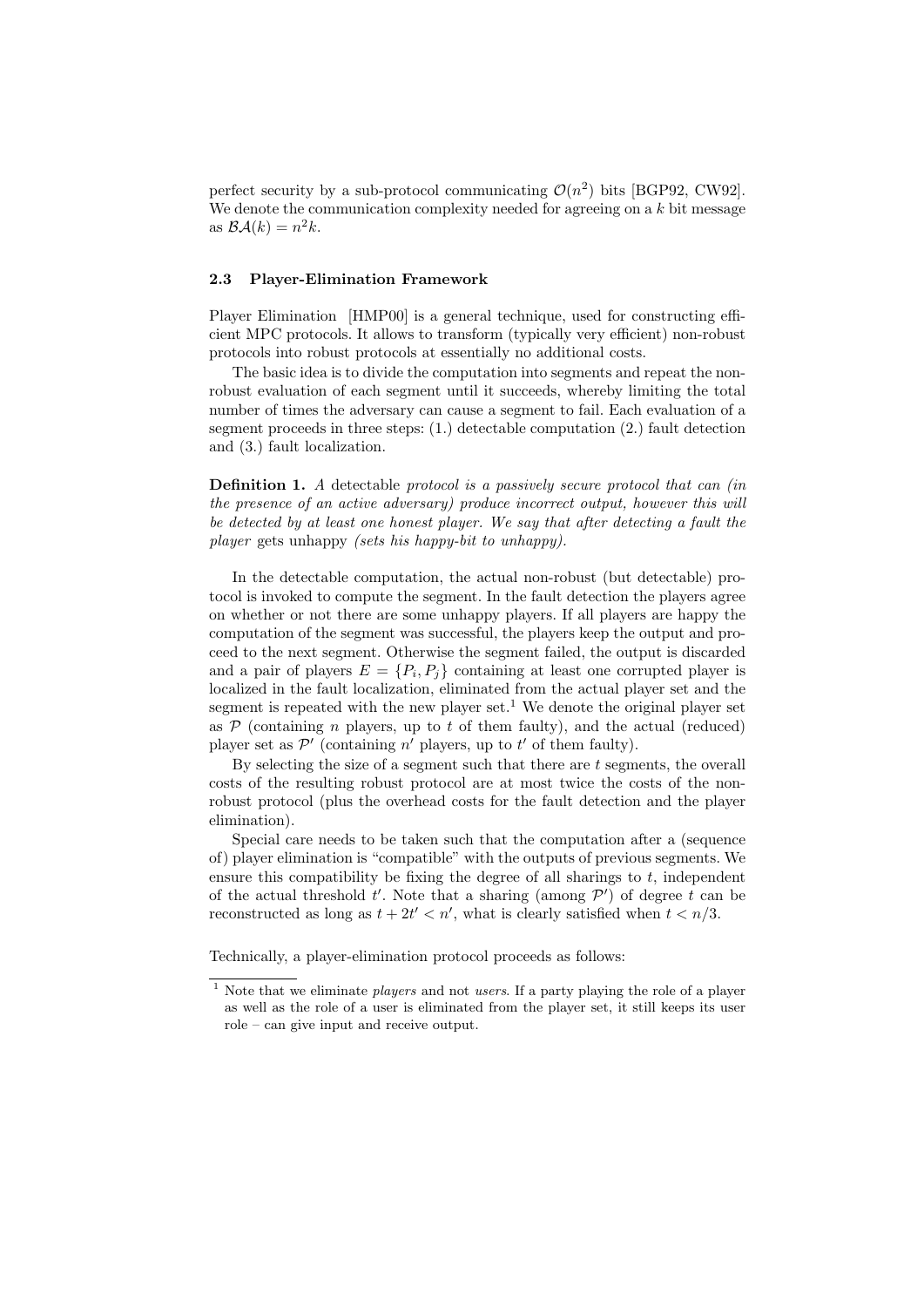#### Protocol with Player-Elimination.

Let  $\mathcal{P}' \leftarrow \mathcal{P}, n' \leftarrow n, t' \leftarrow t$ . Divide computation into t segments of similar size, and do the following for each segment:

0. Every  $P_i \in \mathcal{P}'$  sets his happy-bit to happy (i.e.,  $P_i$  did not observe a fault).

- 1. DETECTABLE COMPUTATION: Compute the actual segment in detectable manner, such that (i) if all players in  $\mathcal{P}'$  follow their protocol, then the computation succeeds and all players remain happy, and (ii) if the output is incorrect, then at least one honest player in  $\mathcal{P}'$  detects so and gets unhappy.
- 2. FAULT DETECTION: Reach agreement on whether or not all players in  $\mathcal{P}'$ are happy (involves Byzantine Agreement). If all players are happy, proceed with the next segment. If at least one player is unhappy, proceed with the following fault-localization procedure.
- 3. FAULT LOCALIZATION: Find  $E \subseteq \mathcal{P}'$  with  $|E| = 2$ , containing at least one corrupted player.
- 4. PLAYER ELIMINATION: Set  $\mathcal{P}' \leftarrow \mathcal{P}' \setminus E$ ,  $n' \leftarrow n' 2$ ,  $t' \leftarrow t' 1$ , and repeat the segment.

#### 2.4 Circuit Randomization

Circuit randomization [Bea91a] allows to compute a sharing  $[z]$  of the product z of two factors x and y, shared as  $[x]$  and  $[y]$ , at the costs of two public reconstructions, when a pre-shared random triple  $([a], [b], [c])$  with  $c = ab$  is available. This technique allows to first prepare  $c_M$  shared multiplication triples  $([a], [b], [c])$ , and then to evaluate a circuit with  $c_M$  multiplication by a sequence of public reconstructions.

The trick of circuit randomization is that  $z = xy$  can be expressed as  $z =$  $((x-a)+a)((y-b)+b)$ , hence  $z = de+db+ae+c$ , where  $(a, b, c)$  is a multiplication triple and  $d = x - a$  and  $e = y - b$ . For a random multiplication triple, d and e are random values independent of  $x$  and  $y$ , hence a sharing  $[z]$  can be linearly computed as  $[z] = [de] + d[b] + e[a] + [c]$ , by reconstructing  $[d] = [x] - [a]$  and  $[e] = [y] - [b].$ 

# 3 Hyper-Invertible Matrices

#### 3.1 Definition

A hyper-invertible matrix is a matrix of which every (non-trivial) square submatrix is invertible.

**Definition 2.** An r-by-c matrix M is hyper-invertible if for any index sets  $R \subseteq$  $\{1,\ldots,r\}$  and  $C \subseteq \{1,\ldots,c\}$  with  $|R| = |C| > 0$ , the matrix  $M_R^C$  is invertible, where  $M_R$  denotes the matrix consisting of the rows  $i \in R$  of  $M$ ,  $M^C$  denotes the matrix consisting of the columns  $j \in C$  of M, and  $M_R^C = (M_R)^C$ .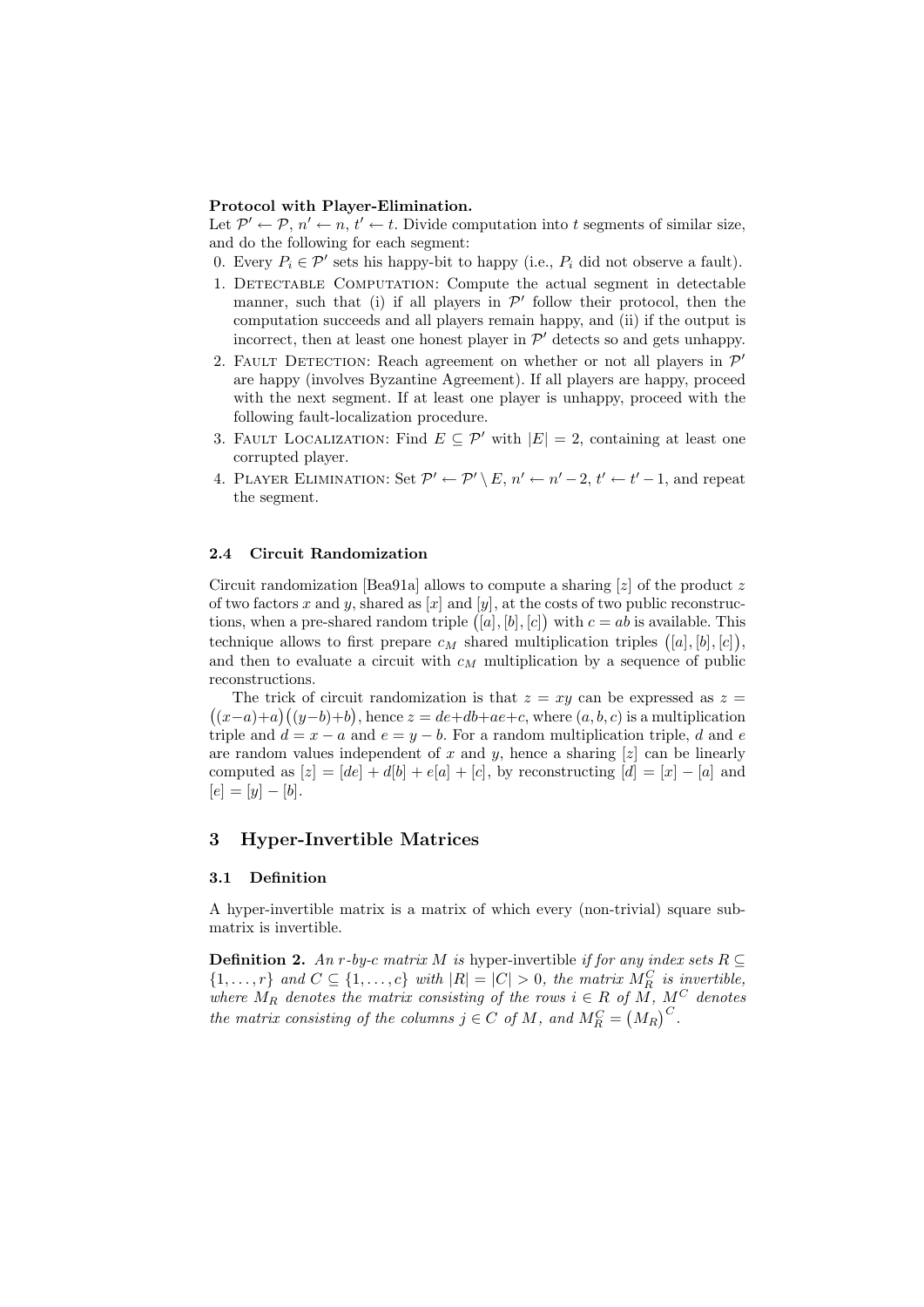#### 3.2 Construction

We present a construction of a hyper-invertible  $n$ -by- $n$  matrix  $M$  over a finite field F with  $|\mathcal{F}| \geq 2n$ . A hyper-invertible r-by-c matrix can be extracted as a sub-matrix of such a matrix with  $n = \max(r, c)$ .

**Construction 1.** Let  $\alpha_1, \ldots, \alpha_n, \beta_1, \ldots, \beta_n$  denote fixed distinct elements in  $\mathcal{F}$ , and consider the function  $f: \mathcal{F}^n \to \mathcal{F}^n$ , mapping  $(x_1, \ldots, x_n)$  to  $(y_1, \ldots, y_n)$ such that the points  $(\beta_1, y_1), \ldots, (\beta_n, y_n)$  lie on the polynomial  $g(\cdot)$  of degree  $n-1$  defined by the points  $(\alpha_1, x_1), \ldots, (\alpha_n, x_n)$ . Due to the linearity of Lagrange interpolation, f is linear and can be expressed as a matrix  $M = \{\lambda_{i,j}\}_{i=1,\ldots,n}^{j=1,\ldots n}$ where  $\lambda_{i,j} = \prod_{\substack{k=1 \ k \neq j}}^{n}$  $\frac{\beta_i-\alpha_k}{\alpha_j-\alpha_k}$ .

**Lemma 1.** Construction 1 yields a hyper-invertible n-by-n matrix  $M$ .

*Proof.* We have to show that for any index sets  $R, C \subseteq \{1, ..., n\}$  with  $|R| =$  $|C| > 0$ ,  $M_R^C$  is invertible. As  $|R| = |C|$ , it is sufficient to show that the mapping defined by  $M_R^C$  is surjective, i.e., for every  $\vec{y}_R$  there exists an  $\vec{x}_C$  such that  $\vec{y}_R =$  $M_R^C \vec{x}_C$ . Equivalently, we show that for every  $\vec{y}_R$  there exists an  $\vec{x}$  such that  $\vec{y}_R =$  $M_R\vec{x}$  and  $\vec{x}_{\overline{C}} = \vec{0}$ , where  $\overline{C} = \{1, \ldots, n\} \setminus C$ . Remember that M is defined such that the points  $(\alpha_1, x_1), \ldots, (\alpha_n, x_n), (\beta_1, y_1), \ldots, (\beta_n, y_n)$  lie on a polynomial g(.) of degree  $n-1$ . Given the n points  $\{(\alpha_j, 0)\}_{j \notin C}$  and  $\{(\beta_i, y_i)\}_{i \in R}$ , the polynomial  $g(\cdot)$  can be determined by Lagrange interpolation, and  $\vec{x}_C$  can be computed linearly from  $\vec{y}_R$ . Hence,  $M_R^C$  is invertible.

#### 3.3 Properties

The mappings defined by hyper-invertible matrices have a very nice symmetry property: Any subset of  $n$  input/output values can be expressed as a linear function of the remaining  $n$  input/output values:

**Lemma 2.** Let M be a hyper-invertible n-by-n matrix and  $(y_1, \ldots, y_n)$  =  $M(x_1, \ldots, x_n)$ . Then for any index sets  $A, B \subseteq \{1, \ldots, n\}$  with  $|A| + |B| = n$ , there exists an invertible linear function  $f: \mathcal{F}^n \to \mathcal{F}^n$ , mapping the values  ${x_i}_{i\in A}, {y_i}_{i\in B}$  onto the values  ${x_i}_{i\notin A}, {y_i}_{i\notin B}$ .

*Proof.* We have  $\vec{y} = M\vec{x}$  and  $\vec{y}_B = M_B\vec{x} = M_B^A\vec{x}_A + M_B^A\vec{x}_{\overline{A}}$ . Due to hyperinvertibility,  $M_B^{\overline{A}}$  is invertible, and  $\vec{x}_{\overline{A}} = (M_B^{\overline{A}})^{-1} (\vec{y}_B - M_B^A \vec{x}_A)$ .  $\vec{y}_{\overline{B}}$  can be computed similarly.  $\Box$ 

# 4 Protocol Overview

The new MPC protocol proceeds in two phases: the preparation phase and the computation phase.

In the preparation phase, degree-t sharings of random  $(a, b, c)$ -triples are generated (in parallel), one for every multiplication gate. Furthermore, for every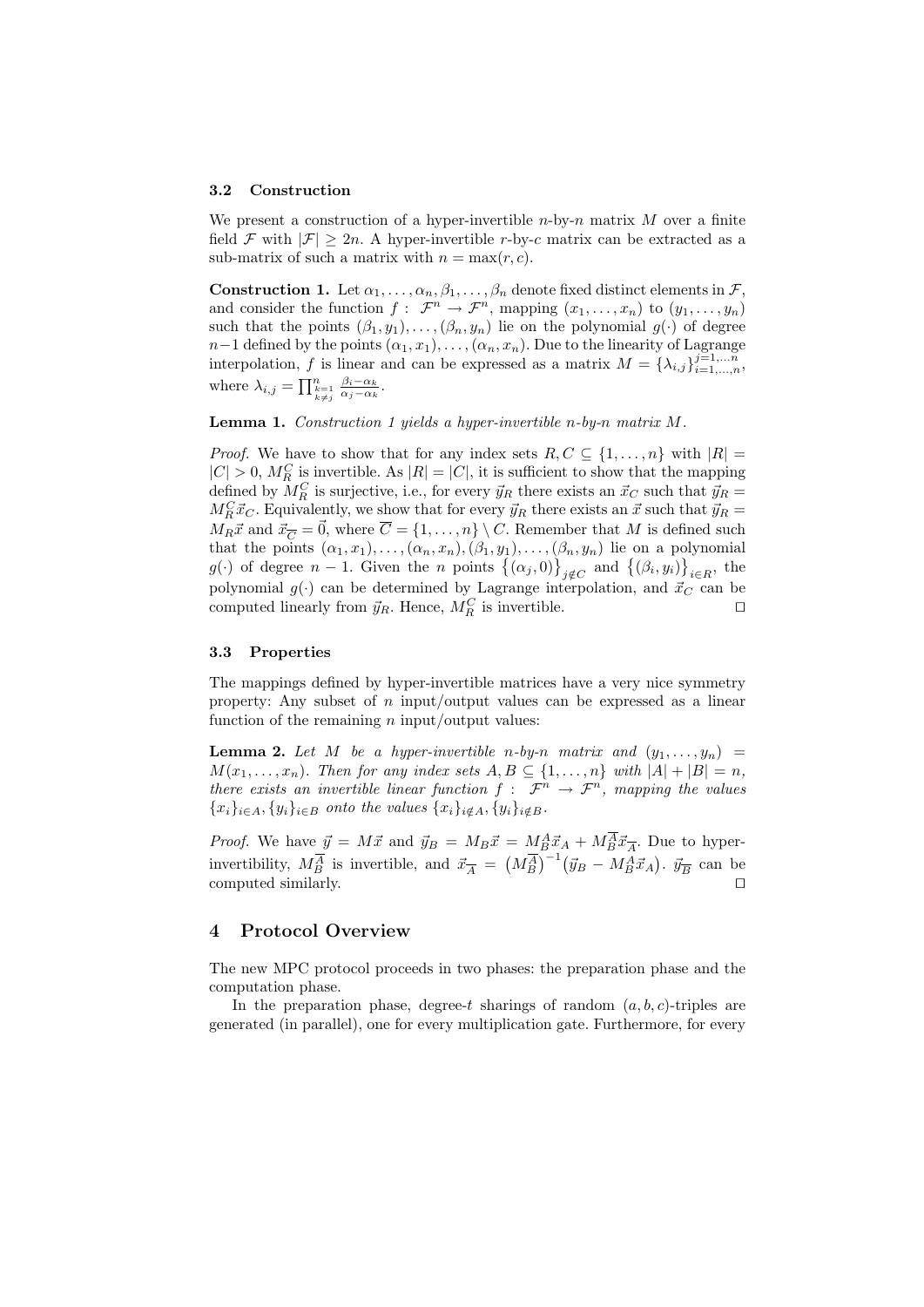random gate as well as for every input gate, a t-sharing of a random  $r$  is generated. For the sake of simplicity, we generate  $c_M + c_R + c_I$  random triples, where for random and input gates, only the first component is used. The preparation phase makes use of the player-elimination technique.

In the computation phase, the actual circuit is computed. Input gates are evaluated with help of a pre-shared random value  $r$ . Due to the linearity of the used secret-sharing, the linear gates can be computed locally – without communication. Random gates are evaluated simply by picking an unused pre-shared random value r. Multiplication gates are evaluated with help of one prepared  $(a, b, c)$ -triple, using Beaver's circuit randomization technique [Bea91a]. Output gates involve a (robust) secret reconstruction.

# 5 Secret Sharing

#### 5.1 Definitions and Notation

As secret-sharing scheme, we use the standard Shamir sharing scheme [Sha79].

Definition 3. We say that a value s is (correctly) d-shared (among the players in  $\mathcal{P}'$ ) if every honest player  $P_i \in \mathcal{P}'$  is holding a share  $s_i$  of s, such that there exists a degree-d polynomial  $p(\cdot)$  with  $p(0) = s$  and  $p(\alpha_i) = s_i$  for every  $P_i \in \mathcal{P}'$ . The vector  $(s_1, \ldots, s_{n'})$  of shares is called a d-sharing of s, and is denoted by  $[s]_d$ . A (possibly incomplete) set of shares is called d-consistent if these shares lie on a degree d polynomial.

Most of the sharings used in our protocol are t-sharings – denoted as  $[\cdot]_t$ . In the preparation phase we also temporarily use  $t'$ - and  $2t'$ -sharings (denoted by  $[\cdot]_{t'}$  and  $[\cdot]_{2t'}$ , respectively).

By saying that the players in P' compute (locally)  $([y^{(1)}]_{d'}, \ldots, [y^{(m')}]_{d'}) =$  $f([x^{(1)}]_d, \ldots, [x^{(m)}]_d)$  (for any function  $f : \mathcal{F}^m \to \mathcal{F}^{m'}$ ) we mean that every player  $P_i$  applies this function to his shares, i.e. computes  $(y_i^{(1)}, \ldots, y_i^{(m)}) =$  $f(x_i^{(1)}, \ldots, x_i^{(m)})$ . Note that by applying any linear function to correct d-sharings we get a correct  $d$ -sharing of the output. However, by multiplying two correct d-sharings we get a correct 2d-sharing of the product, i.e.  $[a]_d[b]_d = [ab]_{2d}$ .

#### 5.2 The Share Protocol

The following (trivial) Share protocol allows an honest dealer  $P_D$  to correctly d-share a secret s among the players in  $\mathcal{P}'$ , while communicating  $\mathcal{O}(n\kappa)$  bits. We stress that this protocol does not ensure that the resulting sharing is consistent; a corrupted dealer might distribute totally inconsistent shares. The consistency of sharings must be verified separately.

<sup>&</sup>lt;sup>2</sup> Where  $\alpha_i$  denotes the unique fixed value assigned to  $P_i$ .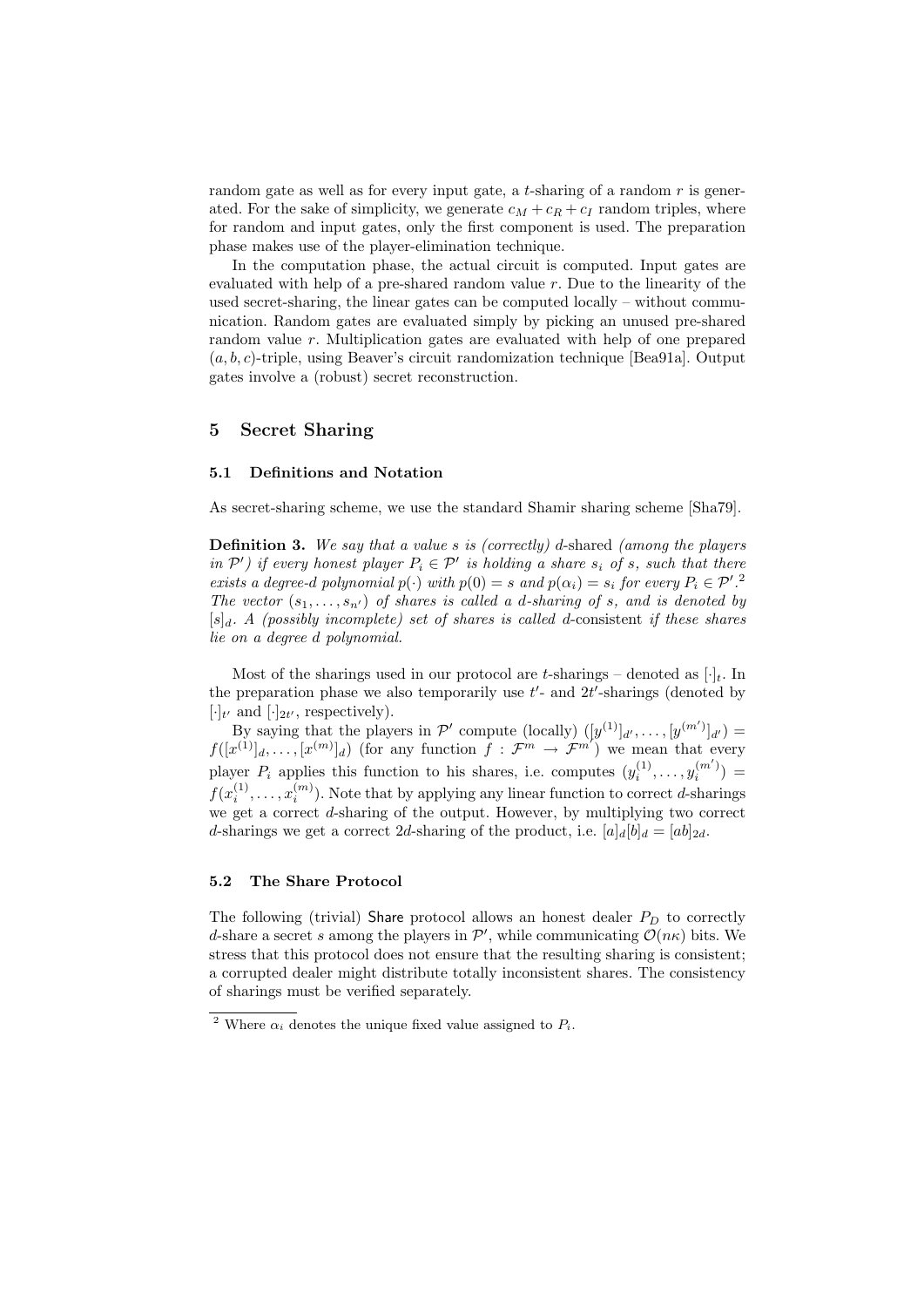Protocol Share( $P_D \in (\mathcal{P} \cup \mathcal{U}), s, d$ ).

1.  $P_D$  chooses a random degree-d polynomial  $p(\cdot)$  with  $s = p(0)$  and sends  $s_i = p(\alpha_i)$  to every  $P_i \in \mathcal{P}'$ .

#### 5.3 The Reconstruct Protocols

We use two reconstruction protocols: one for private and one for public reconstruction. Both can be either robust or only detectable – depending on the degree of the sharings to be reconstructed.

In the private reconstruction protocol the players simply send their shares to the receiver  $P_R$  (a player or a user) who interpolates the secret (if possible).

Protocol ReconsPriv $(P_R \in (\mathcal{P} \cup \mathcal{U}), d, [s]_d)$ .

- 1. Every player  $P_i \in \mathcal{P}'$  sends his share  $s_i$  of s to  $P_R$ .
- 2. If there exists a degree-d polynomial  $p(\cdot)$  such that at least  $d + t' + 1$  of the received shares lie on it, then  $P_R$  computes the secret  $s = p(0)$ . Otherwise  $P_R$  gets unhappy.

**Lemma 3.** For  $d < n' - 2t'$ , the protocol ReconsPriv robustly reconstructs  $[s]_d$ towards  $P_R$ . For  $d < n' - t'$ , ReconsPriv detectably reconstructs  $[s]_d$  towards  $P_R$ (*i.e.*,  $P_R$  either outputs s or gets unhappy, where the latter only happens when some players are faulty). ReconsPriv communicates  $\mathcal{O}(n\kappa)$  bits.

The public reconstruction protocol ReconsPubl takes  $T = n' - 2t' = n 2t = \Omega(n)$  correct d-sharings  $[s_1]_d, \ldots, [s_T]_d$  and publicly (to all players in  $\mathcal{P}'$ ) outputs the (correct) values  $s_1, \ldots, s_T$  or fails (with at least one honest player being unhappy). In ReconsPubl we use the idea of  $[DN07]$ : first the T sharings  $[s_1]_d, \ldots, [s_T]_d$  are expanded (using a linear error-correcting code) to n' sharings  $[u_1]_d, \ldots, [u_{n'}]_d$ <sup>3</sup> each of which is reconstructed towards one player in  $\mathcal{P}'$  (using ReconsPriv). Then every  $P_i \in \mathcal{P}'$  sends his reconstructed value  $u_i$  to every other player in  $\mathcal{P}'$ , who tries to decode (with error correction) the received code word  $(u_1,\ldots,u_{n'})$  to  $s_1,\ldots,s_T$ . ReconsPubl communicates  $\mathcal{O}(n^2\kappa)$  bits to reconstruct  $T = \Omega(n)$  sharings.

**Protocol** ReconsPubl $(d, [s_1]_d, \ldots, [s_T]_d)$ . 1. For every  $j = 1, ..., n'$  the players in  $\mathcal{P}'$  (locally) compute  $[u_j]_d$  as:

 $[u_j]_d = [s_1]_d + [s_2]_d \beta_j + [s_3]_d \beta_j^2 + \ldots + [s_T]_d \beta_j^{T-1}$ 

2. For every  $P_i \in \mathcal{P}'$ , ReconsPriv is invoked to reconstruct  $[u_i]_d$  towards  $P_i$ .

3. Every  $P_i \in \mathcal{P}'$  sends  $u_i$  (or  $\perp$  if unhappy) to every  $P_j \in \mathcal{P}'$ .

<sup>&</sup>lt;sup>3</sup> for this we interpret  $s_1, \ldots, s_T$  as coefficients of a degree  $T-1$  polynomial and  $u_1, \ldots, u_{n'}$  as evaluations of this polynomial at n' fixed positions  $\beta_1, \ldots, \beta_{n'}$ .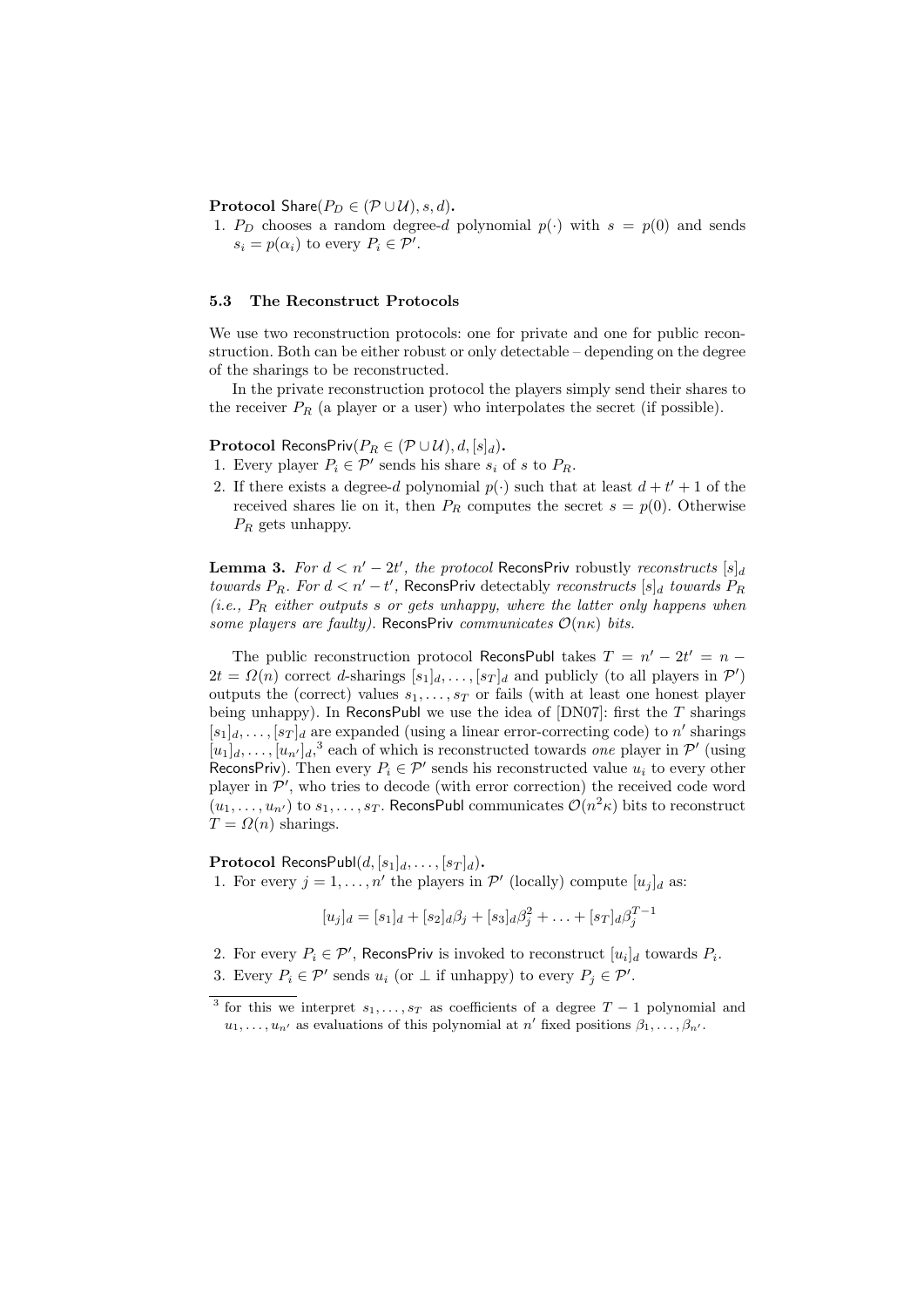4.  $\forall P_i \in \mathcal{P}'$ : If  $P_i$  received at least  $T + t'$   $(T - 1)$ -consistent values (in the previous step), he computes  $s_1, \ldots, s_T$  from any T of them. Otherwise he gets unhappy.

**Lemma 4.** For  $d < n' - 2t'$ , the protocol ReconsPubl robustly reconstructs  $[s_1]_d, \ldots, [s_T]_d$  towards all players in  $\mathcal{P}'$ . For  $d < n' - t'$ , ReconsPubl detectably reconstructs  $[s_1]_d, \ldots, [s_T]_d$  towards all players in  $\mathcal{P}'$  (i.e., every  $P_i \in \mathcal{P}'$  either outputs  $s_1, \ldots, s_T$  or gets unhappy, where the latter only happens when some players are faulty). ReconsPubl communicates  $\mathcal{O}(n^2\kappa)$  bits.

# 6 Preparation Phase

#### 6.1 Overview

The goal of the preparation phase is to generate correct t-sharings of  $c_M + c_R + c_I$ secret random triples  $(a_k, b_k, c_k)$ , such that  $c_k = a_k b_k$  for  $k = 1, \ldots, c_M + c_R + c_I$ . We stress that all resulting sharings must be  $t$ -sharings (rather than  $t'$ -sharings) among the player set  $\mathcal{P}^{\prime}$ .<sup>4</sup>

The preparation phase uses player elimination, i.e. the generation of the triples is divided into t segments of length  $\ell = \lceil \frac{c_M + c_R + c_I}{t} \rceil$ . In every segment the non-robust protocol GenerateTriples is invoked, which either generates correct triples, or fails with at least one honest player being unhappy.

The generation of the triples follows the approach of [DN07]: First, the players generate random  $a$  and  $b$  values, both simultaneously shared with degree  $t$  (for outputting) and degree  $t'$  (for multiplication). Additionally, the players generate random value  $r$ , simultaneously shared with degree  $t$  and degree  $2t'$ . Then, they locally compute the  $2t'$ -sharing  $[ab]_{2t'}$  (by every player multiplying his respective shares), publicly reconstruct the difference  $[ab]_{2t'} - [r]_{2t'}$  and add it (locally) to  $[r]_t$ , resulting in  $[ab]_t$ . Finally, the players output the triple  $([a]_t, [b]_t, [ab]_t)$ .

**Definition 4.** A value x is  $(d, d')$ -shared among the players  $\mathcal{P}'$ , denoted as  $[x]_{d,d'}$ , if x is both d-shared and d'-shared. We denote such a sharing as a doublesharing, and the pair of shares held by each player as his double-share.

We (trivially) observe that the sum of correct  $(d, d')$ -sharings is a correct  $(d, d')$ sharing of the sum.

#### 6.2 Generating Random Double-Sharings

The following non-robust protocol DoubleShareRandom $(d, d')$  either generates  $T$ independent secret random values  $r_1, \ldots, r_T$ , each independently  $(d, d')$ -shared among  $\mathcal{P}'$ , or fails with at least one honest player being unhappy.

The generation of the random double-sharings employs hyper-invertible matrices: First, every player  $P_i \in \mathcal{P}'$  selects and double-shares a random value

<sup>&</sup>lt;sup>4</sup> Remember that as  $t \leq n' - 2t'$  (according to Lemma 3 and 4), such sharings can be robustly reconstructed (regardless of the actual player set  $\mathcal{P}'$ ).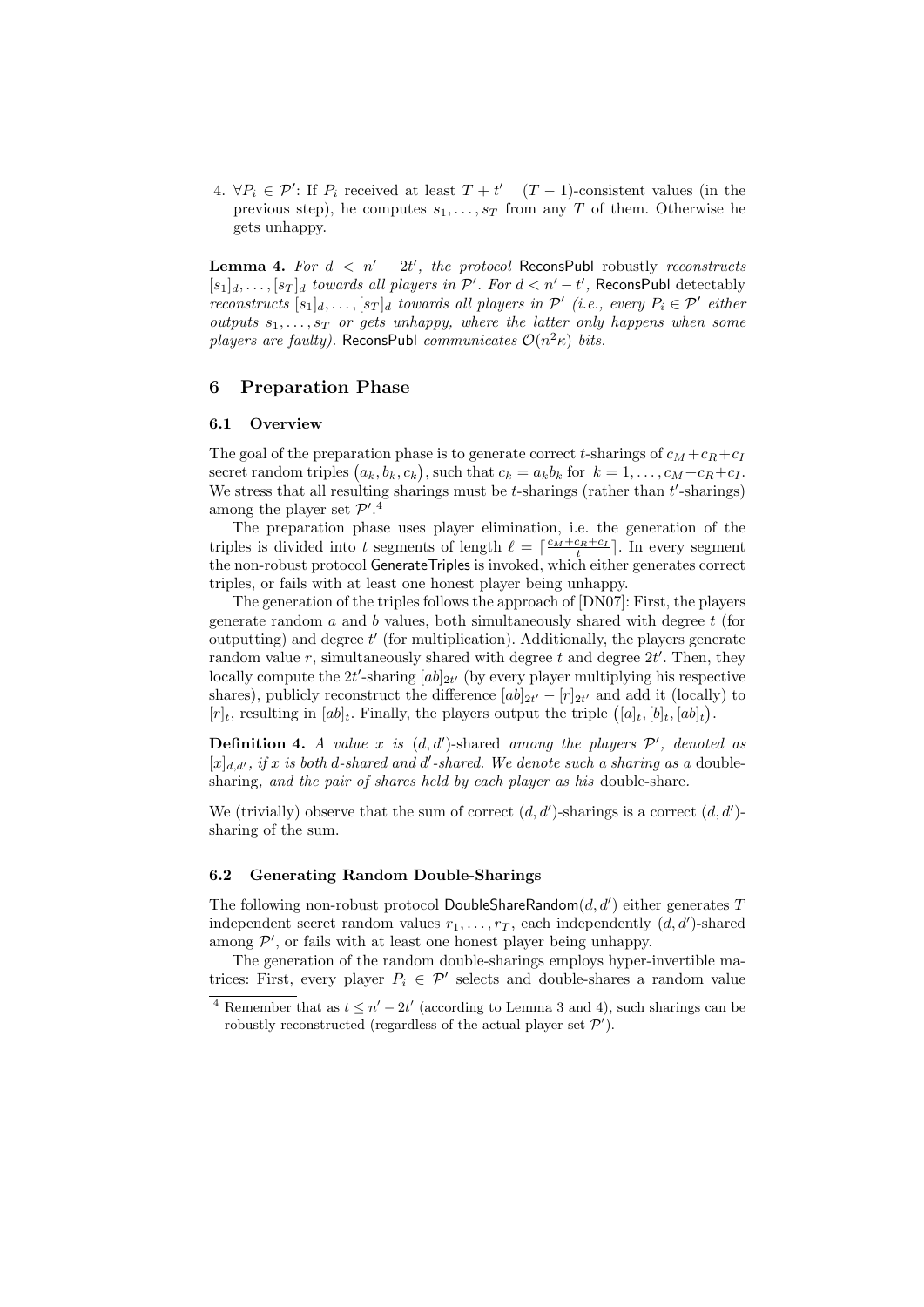$s_i$ . Then, the players compute double-sharings of the values  $r_i$ , defined as  $(r_1, \ldots, r_{n'}) = M(s_1, \ldots, s_{n'})$ , where M is a hyper-invertible  $n'$ -by- $n'$  matrix. 2t' of the resulting double-sharings are reconstructed, each towards a different player, who verify the correctness of the double-sharings (and gets unhappy in case of a fault). The remaining  $n' - 2t' = T$  double-sharings are outputted. This procedure guarantees that if all honest players are happy, then at least  $n'$ double-sharings are correct (the  $n'-t'$  double-sharings inputted by honest players, as well as the  $t'$  double-sharings verified by honest players), and due to the hyper-invertibility of  $M$ , all  $2n'$  double-sharings must be correct (the remaining double-sharings can be computed linearly from the good double-sharings). Furthermore, the outputted double-sharings are random and unknown to the adversary, as there is a bijective mapping from any  $T$  double-sharings inputted by honest players to the outputted double-sharings.

# Protocol DoubleShareRandom $(d, d')$ .

- 1. SECRET SHARE: Every  $P_i \in \mathcal{P}'$  chooses a random  $s_i$  and acts (twice in parallel) as a dealer in Share to distribute the shares among the players in  $\mathcal{P}'$ , resulting in  $[s_i]_{d,d'}$ .
- 2. APPLY M: The players in  $\mathcal{P}'$  (locally) compute  $([r_1]_{d,d'}, \ldots, [r_{n'}]_{d,d'}) =$  $M([s_1]_{d,d'}, \ldots, [s_{n'}]_{d,d'})$ . In order to do so, every  $P_i$  computes his doubleshare of each  $r_i$  as linear combination of his double-shares of the  $s_k$ -values.
- 3. CHECK: For  $i = T + 1, ..., n'$ , every  $P_j \in \mathcal{P}'$  sends his double-share of  $[s_i]_{d,d'}$ to  $P_i$ , who checks that all  $n'$  double-shares define a correct double-sharing of some value  $s_i$ . More precisely,  $P_i$  checks that all d-shares indeed lie on a polynomial  $g(\cdot)$  of degree d, and that all d'-shares indeed lie on a polynomial  $g'(\cdot)$  of degree d', and that  $g(0) = g'(0)$ . If any of the checks fails,  $P_i$  gets unhappy.
- 4. OUTPUT: The remaining T double-sharings  $[r_1]_{d,d'}, \ldots, [r_T]_{d,d'}$  are outputted.

**Lemma 5.** If DoubleShareRandom $(d, d')$  succeeds (i.e., all honest players are happy), it outputs  $T = n' - 2t'$  correct and random  $(d, d')$ -sharings (among  $\mathcal{P}'$ ), unknown to the adversary. DoubleShareRandom communicates  $\mathcal{O}(n^2 \kappa)$  bits to qenerate  $\Omega(n)$  double-sharings.

Proof. CORRECTNESS: Assume that all honest players remain happy during the protocol. Then for all honest  $P_i$  with  $i \in \{T+1, \ldots, n'\}$ , the sharing of  $r_i$  checked by  $P_i$  in Step 3 is a correct  $(d, d')$ -sharing. As  $T = n' - 2t'$ , there are at least  $t'$ correct sharings of the values  $r_k$ . Furthermore, every sharing of an  $s_i$  distributed by an honest  $P_i$  in Step 1 is a correct  $(d, d')$ -sharing. Thus there are at least  $n'-t'$  correct sharings of the values  $s_k$ . Given these (at least) n' correct  $(d, d')$ sharings, the sharings of all other values  $s_k$  and  $r_k$  can be computed linearly. As a linear combination of a correct  $(d, d')$ -sharing is again a  $(d, d')$ -sharing, it follows that all values  $s_1, \ldots, s_{n'}$ ,  $r_1, \ldots, r_{n'}$  are correctly  $(d, d')$ -shared.

PRIVACY: The adversary knows (at most)  $t'$  of the input sharings  $s_k$  (those provided by corrupted players), and  $t'$  of the output sharings  $r_k$  (with  $k > T$ ,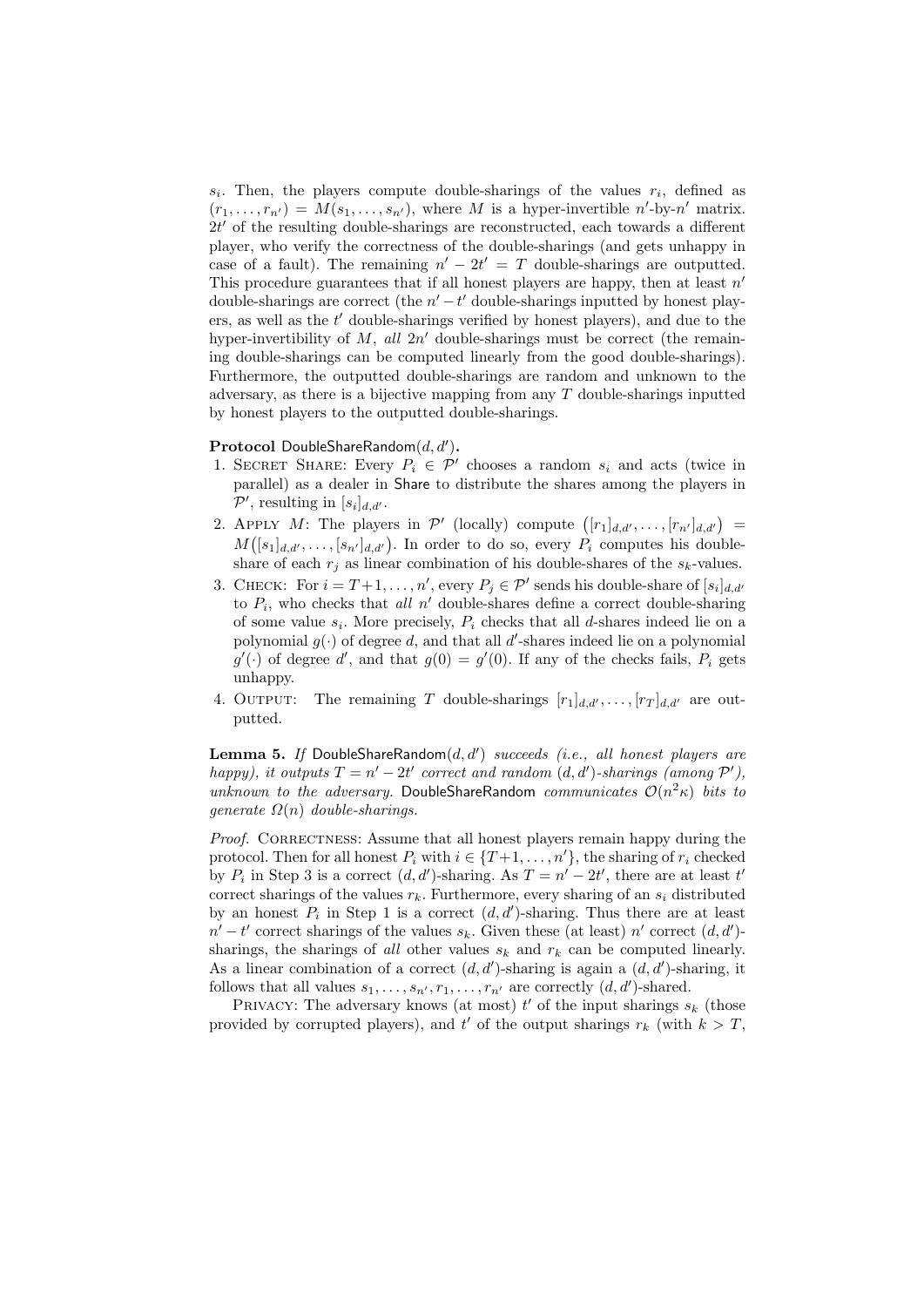those reconstructed towards corrupted players). When fixing these  $2t'$  sharings, then there exists a bijective mapping between any other (honest)  $T$  input sharings and the first  $T$  output sharings (Lemma 2), hence the sharings  $[r_1]_{d,d'}, \ldots, [r_T]_{d,d'}$  are uniformly at random, unknown to the adversary.

Communication: The stated communication can easily be verified by inspecting the protocol.  $\Box$ 

#### 6.3 Generating Random Triples

Now we present the non-robust protocol GenerateTriples that either generates  $T = n' - 2t'$  correctly t-shared  $(a, b, c)$ -triples, or fails (with at least one honest player being unhappy). The idea of the protocol GenerateTriples is the following: First DoubleShareRandom is invoked 3 times to generated the random double-sharings  $[a_1]_{t,t'}, \ldots, [a_T]_{t,t'}$ ,  $[b_1]_{t,t'}, \ldots, [b_T]_{t,t'}$ , and  $[r_1]_{t,2t'}, \ldots, [r_T]_{t,2t'}$ , respectively. Then for every pair  $a_k, b_k$ , a t-sharing of the product  $c_k = a_k b_k$  is computed by reducing the locally computed  $2t'$ -sharing  $[c_k]_{2t'} = [a_k]_{t'} [b_k]_{t'}$  to a t-sharing  $[c_k]_t$  using the t-sharing  $[r_k]_t$  and the 2t'-sharing  $[r_k]_{2t'}$  of the random value  $r_k$ .

#### Protocol GenerateTriples.

- 1. Generate Double-Sharings: Invoke DoubleShareRandom three times in parallel to generate the double-sharings  $[a_1]_{t,t'}, \ldots, [a_T]_{t,t'}$ ,  $[b_1]_{t,t'}, \ldots, [b_T]_{t,t'},$  and  $[r_1]_{t,2t'}, \ldots, [r_T]_{t,2t'}$ .
- 2. MULTIPLY:
	- 2.1 For  $k = 1, ..., T$ , the players in P' compute (locally) the 2t'-sharing  $[c_k]_{2t'}$  of  $c_k = a_k b_k$  as  $[c_k]_{2t'} = [a_k]_{t'} [b_k]_{t'}$  (by every player computing the product of his shares).
	- 2.2 For  $k = 1, \ldots, T$ , the players in  $\mathcal{P}'$  compute (locally) a 2t'-sharing of the difference  $[d_k]_{2t'} = [c_k]_{2t'} - [r_k]_{2t'}$
	- 2.3 Invoke ReconsPubl  $(R = \mathcal{P}', d = 2t', [d_1]_{2t'}, \ldots, [d_T]_{2t'})$  to reconstruct  $d_1, \ldots, d_T$  towards every player in  $\mathcal{P}'$ .
	- 2.4 For  $k = 1, ..., T$ , the players in  $\mathcal{P}'$  compute (locally) the *t*-sharing  $[c_k]_t = [r_k]_t + [d_k]_0$ , where  $[d_k]_0$  denotes the constant sharing  $[d_k]_0 =$  $(d_k, \ldots, d_k).$
- 3. OUTPUT: The *t*-shared triples  $([a_1]_t, [b_1]_t, [c_1]_t), \ldots, ([a_T]_t, [b_T]_t, [c_T]_t)$  are outputted.

Lemma 6. If GenerateTriples succeeds (i.e., all honest players are happy), it outputs independent random t-sharings of  $T = \Omega(n)$  random triples  $(a_1, b_1, c_1), \ldots, (a_T, b_T, c_T)$  with  $a_k, b_k$  independent uniform random values and  $c_k=a_kb_k$  for  $k=1,\ldots,T.$  GenerateTriples  $communicates$   $\mathcal{O}(n^2\kappa)$  bits.

Proof. The security of GenerateTriples follows directly from the security of DoubleShareRandom. ut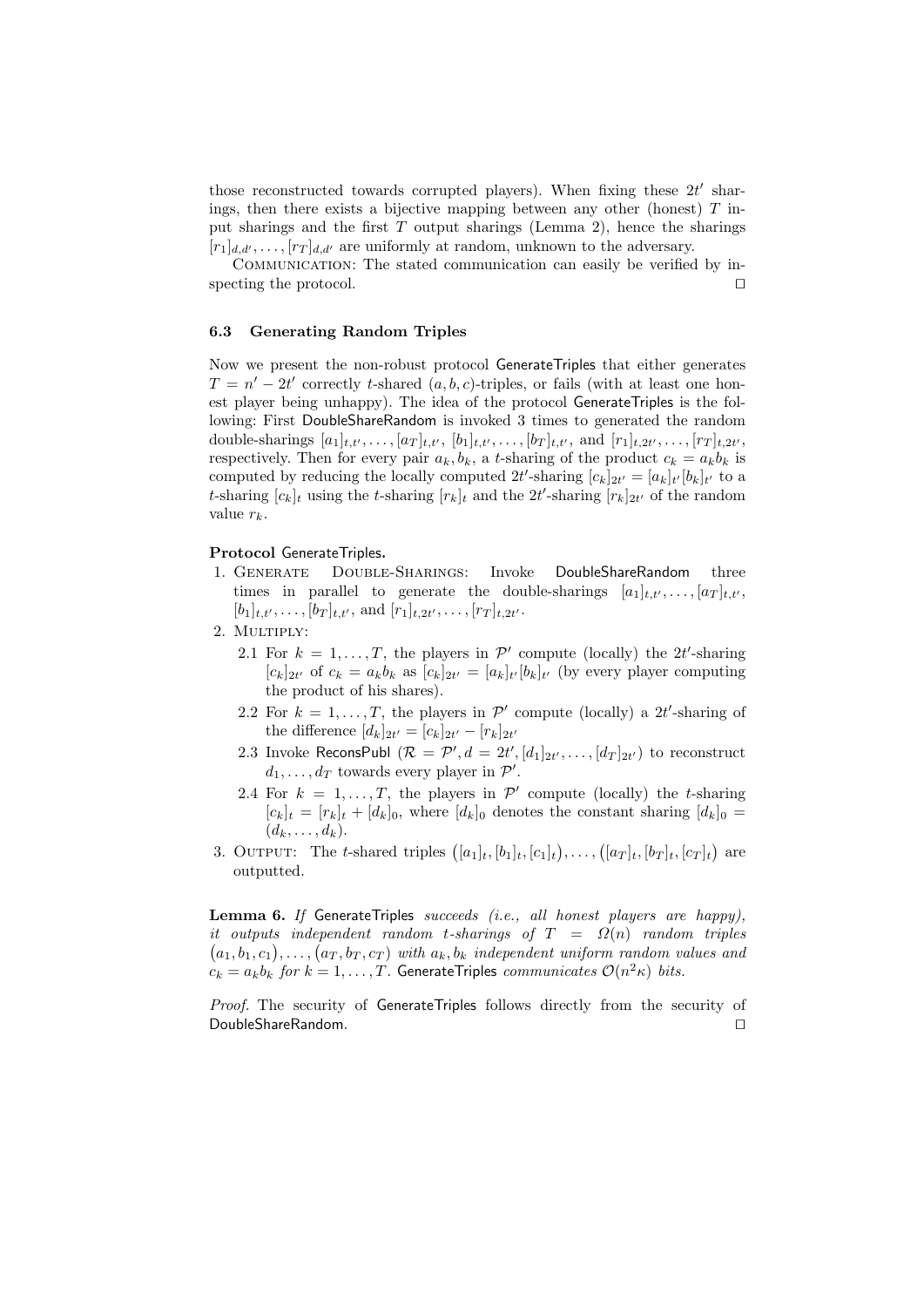#### 6.4 Preparation Phase — Main Protocol

The following protocol PreparationPhase divides the generation of the  $c_M + c_R + c_I$ triples into t segments of length  $\ell = \lceil \frac{c_M+c_R+c_I}{t} \rceil$ . In each segment the triples are generated invoking the non-robust protocol GenerateTriples (as often as necessary), then the players reach agreement on whether or not all players are happy. If yes, they proceed to the next segment. Otherwise, a pair of players is identified in FaultLocalization, excluded from the actual player set  $\mathcal{P}'$  and the segment is repeated (with the new  $\mathcal{P}'$  and all players setting their happy-bit to happy).

#### Protocol PreparationPhase.

For each segment  $k = 1, \ldots, t$  do:

- 0. Every  $P_i \in \mathcal{P}'$  sets his happy-bit to happy.
- 1. TRIPLE GENERATION: Invoke GenerateTriples  $\lceil\frac{\ell}{T}\rceil$  times in parallel.
- 2. FAULT DETECTION: Reach agreement whether or not at least one player is unhappy:
	- 2.1 Every  $P_i \in \mathcal{P}'$  sends his happy-bit to every  $P_j \in \mathcal{P}'$ , who gets unhappy if at least one  $P_i$  claims to be unhappy.
	- 2.2 The players in  $\mathcal{P}'$  run a consensus protocol on their respective happybits. If the consensus outputs "happy", then the generated triples are outputted and the segment is finished. Otherwise, the following Fault-Localization step is executed.
- 3. FAULT LOCALIZATION: Localize  $E \subseteq \mathcal{P}'$  with  $|E| = 2$  and at least one player in E being corrupted:
	- 3.0 Denote the player  $P_r \in \mathcal{P}'$  with the smallest index r as the referee.<sup>5</sup>
	- 3.1 Every  $P_i \in \mathcal{P}'$  sends everything he received and all random values he chose during the computation of the actual segment (including fault detection) to  $P_r$ .
	- 3.2 Given the values received in Step 3.1,  $P_r$  can reproduce every message that should have been sent (by applying the respective protocol instructions of the sender), and compare it with the value that the recipient claims to have received. Then  $P_r$  broadcasts  $(l, i, j, x, x')$ , where l is the index of a message where  $P_i$  should have sent x to  $P_j$ , but  $P_j$  claims to have received  $x' \neq x$ .
	- 3.3 The accused players broadcast whether they agree with  $P_r$ . If  $P_i$  disagrees, set  $E = \{P_r, P_i\}$ , if  $P_j$  disagrees, set  $E = \{P_r, P_j\}$ , otherwise set  $E = \{P_i, P_j\}.$
- 4. PLAYER ELIMINATION: Set  $\mathcal{P}' \leftarrow \mathcal{P}' \setminus E$ ,  $n' \leftarrow n' 2$ ,  $t' \leftarrow t' 1$ , and repeat the segment.

Lemma 7. The protocol PreparationPhase generates independent random tsharings of  $c_M + c_R + c_I$  secret triples  $(a_k, b_k, c_k)$  with  $a_k, b_k$  independent uniform random values and  $c_k = a_k b_k$  for  $k = 1, ..., c_M + c_R + c_I$ . PreparationPhase

<sup>5</sup> The communication can be balanced by selecting a player who has not yet been referee in a previous segment.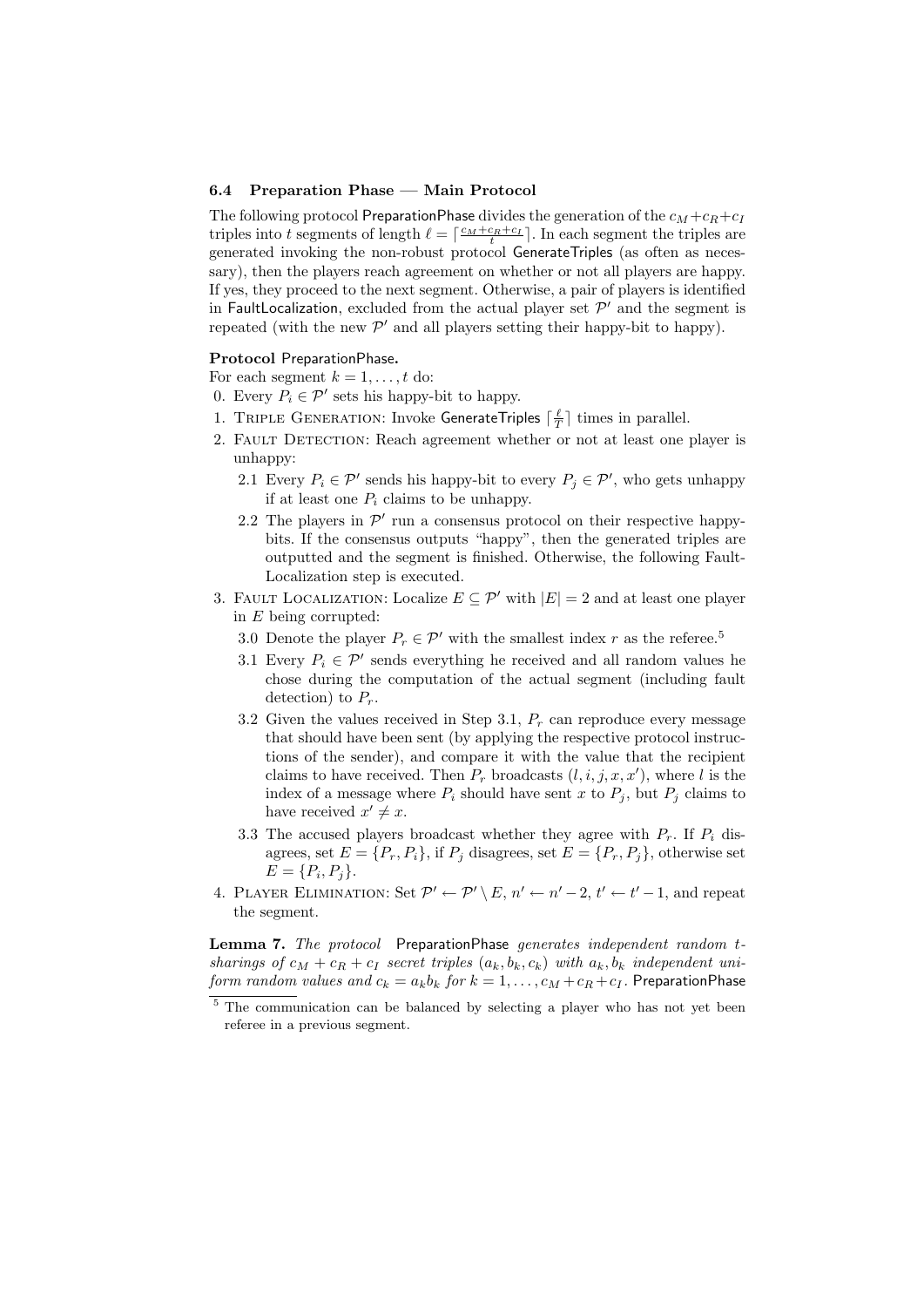communicates  $\mathcal{O}((c_M + c_R + c_I)n\kappa + n^2\kappa + t\mathcal{BA}(\kappa))$  bits, which amounts to  $\mathcal{O}((c_M + c_R + c_I)n\kappa + n^3\kappa)$  bits overall.

# 7 Computation Phase

In the computation phase, the circuit is robustly evaluated, whereby all intermediate values are *t*-shared among the players in  $\mathcal{P}'$ .

Input gates are realized by reconstructing a pre-shared random value  $r$  towards the input-providing user, who then broadcasts the difference of this  $r$  and his input.

Due to the linearity of the secret-sharing scheme, linear gates can be computed locally simply by applying the linear function to the shares, i.e. for any linear function  $f(\cdot, \cdot)$ , a sharing  $[c] = [f(a, b)]$  is computed by letting every player  $P_i$  compute  $c_i = f(a_i, b_i)$ .

With every random gate, one random sharing  $[r]$  (from the preparation phase) is associated and  $[r]_t$  is directly used as outcome of the random gate.

With every multiplication gate, one  $([a], [b], [c])$ -triple (from the preparation phase) is associated, which is used to compute a sharing of the product at the cost of two public reconstruction. For the sake of efficiency, we evaluate  $T/2$ multiplication gates at once (such that we can publicly reconstruct  $T$  sharings at once). This of course requires that these multiplication gates do not depend on each other, i.e., that they all have the same multiplicative depth in the circuit.<sup>6</sup>

Output gates involve a (robust) secret reconstruction.

### Protocol ComputationPhase.

Evaluate the gates of the circuit as follows:

• INPUT GATE (USER  $U$  INPUTS  $s$ ):

- 1. Reconstruct the associated sharing  $[r]_t$  towards U with ReconsPriv $(U, t, [r])$ . This is robust because  $t < n' - 2t'$ .
- 2. User U computes and broadcasts the difference  $d = s r$ .
- 3. Every  $P_i \in \mathcal{P}'$  computes his share  $s_i$  of s locally as  $s_i = d + r_i$ .
- ADDITION/LINEAR GATE: Every  $P_i \in \mathcal{P}'$  applies the linear function on his respective shares.
- RANDOM GATE: Pick the sharing  $[r]_t$  associated with the gate.
- MULTIPLICATION GATE: Up to  $|T/2|$  (where  $T = n 2t$ ) multiplication gates are processed simultaneously. Denote the factor sharings as  $([x_1],[y_1]),\ldots,([x_{T/2}],[y_{T/2}]),$  and the associated triples as  $([a_1], [b_1], [c_1]), \ldots, ([a_{T/2}], [b_{T/2}], [c_{T/2}])$ . The products  $[z_1], \ldots, [z_{T/2}]$  are computed as follows:

1. For  $k = 1, \ldots, T/2$ , the players compute  $[d_k] = [x_k] - [a_k]$  and  $[e_k] =$  $[y_k] - [b_k]$ .

The multiplicative depth of a gate is the maximum number of multiplication gates on any path from input/random gates to this gate.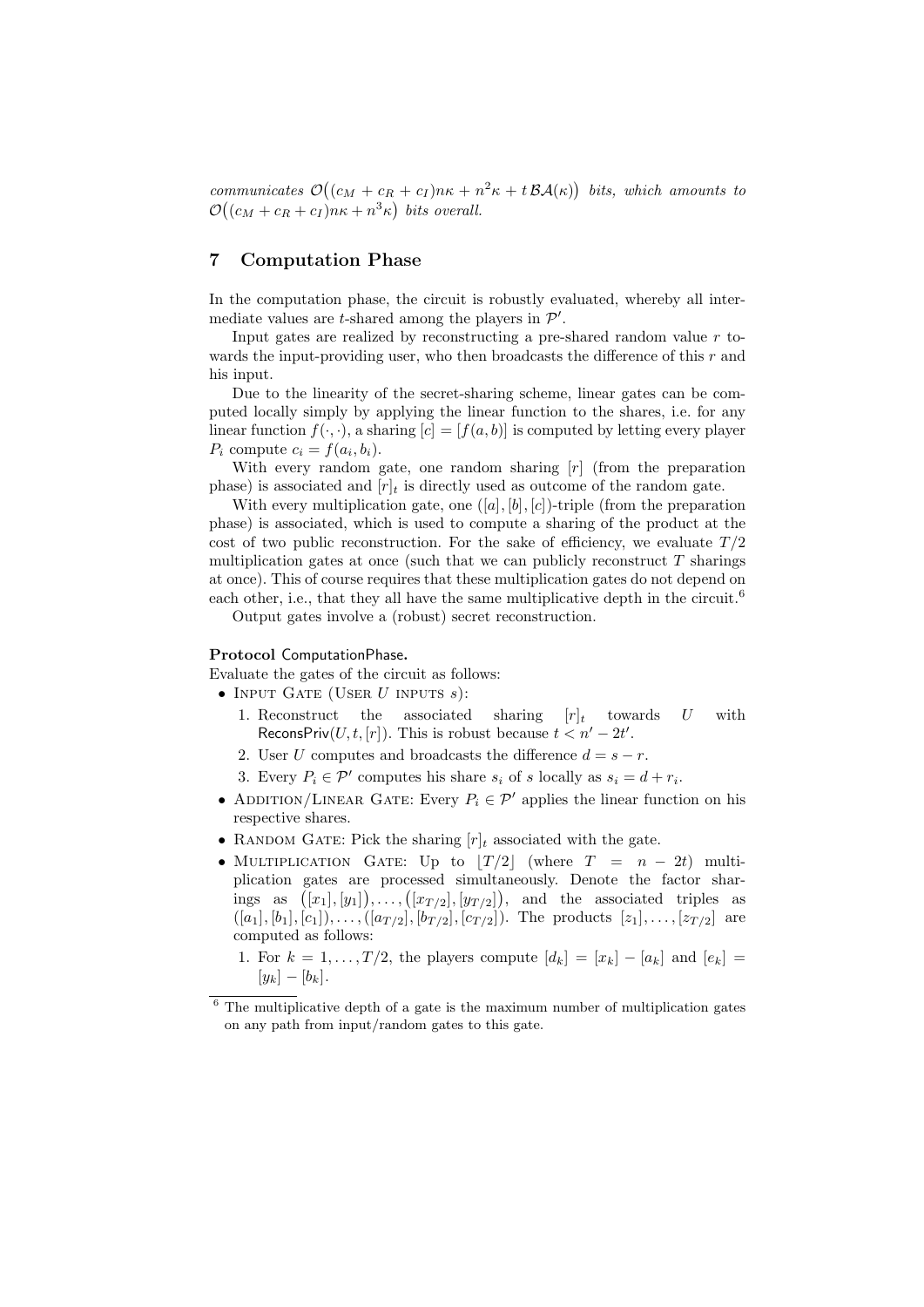- 2. Invoke ReconsPubl to publicly reconstruct the  $T$  t-sharings  $(d_1, e_1), \ldots, (d_{T/2}, e_{T/2})$ . Note that this is robust, as  $t < n' - 2t'$ .
- 3. For  $k = 1, ..., T/2$ , the players compute the product sharings  $[z_k]_t =$  $[de]_0 + d[b]_t + e[a]_t + [c]_t$ , where  $[de]_0$  denotes the (implicitly defined) 0-sharing of  $de$ .
- OUTPUT GATE (OUTPUT [s] TO USER U): Invoke ReconsPriv $(U, t, [s]_t)$ .

Lemma 8. The protocol ComputationPhase perfectly securely evaluates a circuit with  $c_I$  input,  $c_R$  random,  $c_M$  multiplication, and  $c_O$  output gates, given  $c_I$  +  $c_R + c_M$  pre-shared random multiplication triples, with communicating  $\mathcal{O}((c_Im +$  $c_M n + c_O n + D_M n^2) \kappa + c_I \mathcal{B}A(\kappa)$  bits, where  $D_M$  denotes the multiplicative depth of the circuit.

Theorem 1. The MPC protocol consisting of PreparationPhase and ComputationPhase evaluates a circuit with  $c_I$  input,  $c_R$  ran- $\emph{dom}, \quad c_M \quad \emph{multiplication}, \quad \emph{and} \quad c_O \quad \emph{output} \quad \emph{gates}, \quad \emph{with} \quad \emph{community}$  $\mathcal{O}((c_Im + c_Rn + c_Mn + c_On + D_Mn^2)\kappa + (c_I + n)\mathcal{BA}(\kappa))$  bits, which amounts to  $\mathcal{O}((c_1n^2 + c_Rn + c_Mn + c_0n + D_Mn^2)\kappa + n^3\kappa)$  bits, where  $D_M$ denotes the multiplicative depth of the circuit. The protocol is perfectly secure against an active adversary corrupting  $t < n/3$  players.

The communication complexity for giving input can be improved from  $\mathcal{O}(n^2\kappa)$  per input to  $\mathcal{O}(n\kappa)$ . Details can be found in Appendix A.

**Theorem 2.** The MPC protocol given in Appendix A evaluates a circuit with  $c_I$ input,  $c_R$  random,  $c_M$  multiplication, and  $c_Q$  output gates, with communicating  $\mathcal{O}\big((c_Im+c_Rn+c_Mn+c_On+D_Mn^2)\kappa+n\,\mathcal{BA}(\kappa)\big)$  bits, which amounts to  $\mathcal{O}\big((c_Im+$  $c_R n + c_M n + c_O n + D_M n^2 \kappa + n^3 \kappa$  bits, where  $D_M$  denotes the multiplicative depth of the circuit. The protocol is perfectly secure against an active adversary corrupting  $t < \sqrt{n/3}$  players.

# 8 Conclusions

We have presented a perfectly secure multi-party computation protocol with optimal security  $(t < n/3)$ , which communicates only  $\mathcal{O}(n)$  field elements per multiplication.

Compared with the previously most efficient perfectly-secure MPC protocol [HMP00], this is a speedup of  $\theta(n^2)$  with the same level of security.

Compared with the previously "most secure" MPC protocol with linear communication complexity [DN07], this improves the security from unconditional to perfect, and at the same time slightly improves the communication overhead (from  $\mathcal{O}(n^4\kappa)$  in [DN07] to  $\mathcal{O}(n^3\kappa)$  here).

This speed-up was possible due to a new technique, so-called hyper-invertible matrices. Such matrices allow to detectably generate  $\Omega(n)$  random sharings at costs  $\mathcal{O}(n^2)$ , with perfect security (i.e., without any probabilistic checks as used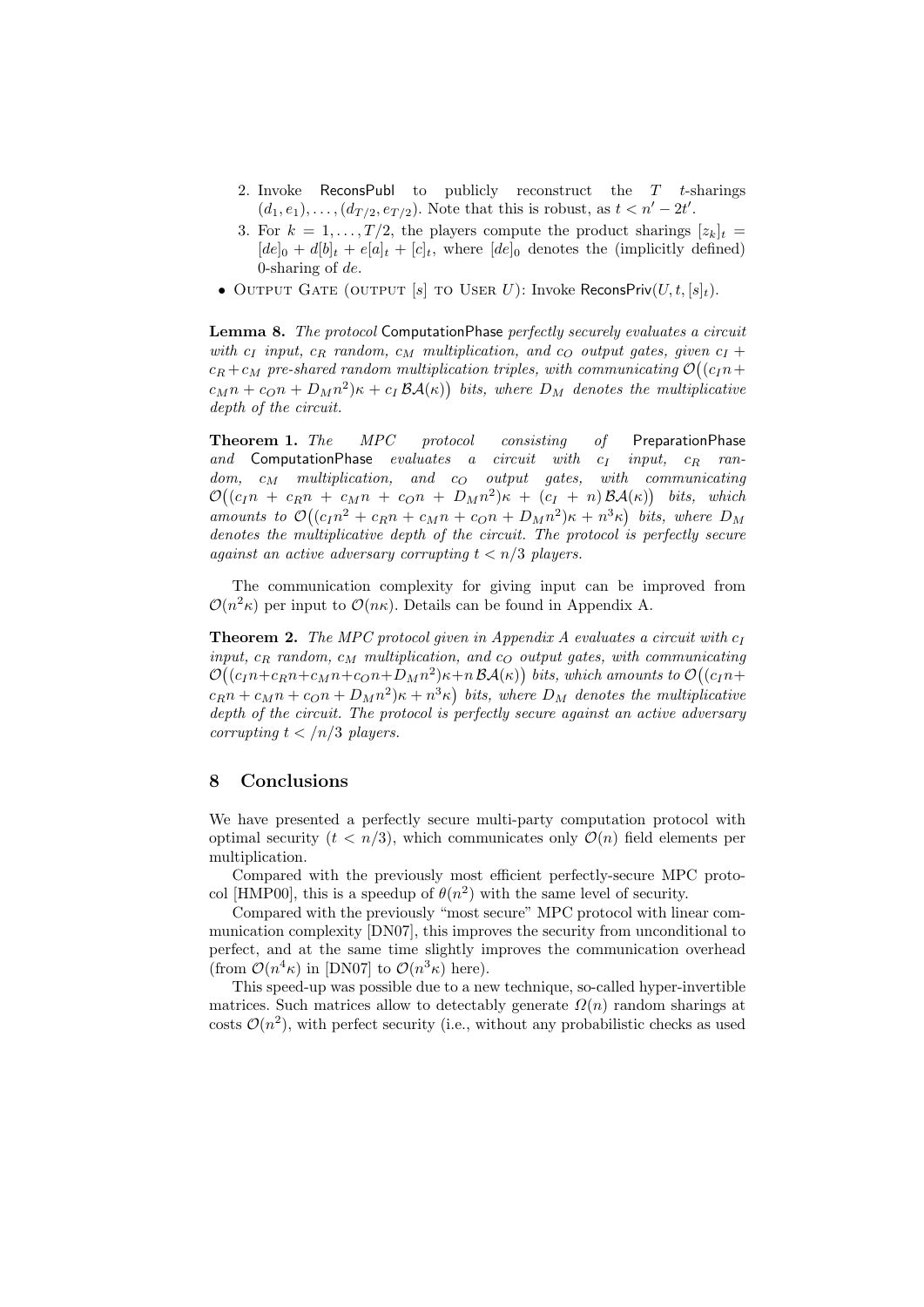in all previous highly-efficient MPC protocols). We believe that this approach is much more natural than the previous approach with probabilistic checks (for example, [DN07] needs to work in an extension field to keep the error-probability small).

# References

- [Bea91a] Donald Beaver. Efficient multiparty protocols using circuit randomization. In Advances in Cryptology  $-$  CRYPTO '91, volume 576 of Lecture Notes in Computer Science, pages 420–432, 1991. [Bea91b] Donald Beaver. Secure multiparty protocols and zero-knowledge proof systems tolerating a faulty minority. Journal of Cryptology, pages 75– 122, 1991. [BGP92] Piotr Berman, Juan A. Garay, and Kenneth J. Perry. Bit optimal distributed consensus. Computer Science Research, pages 313–322, 1992. Preliminary version has appeared in Proc. 21st STOC, 1989. [BGW88] Michael Ben-Or, Shafi Goldwasser, and Avi Wigderson. Completeness theorems for non-cryptographic fault-tolerant distributed computation. In Proc. 20th ACM Symposium on the Theory of Computing (STOC), pages 1–10, 1988.
- [BH06] Zuzana Beerliova-Trubiniova and Martin Hirt. Efficient multi-party computation with dispute control. In Shai Halevi and Tal Rabin, editors, Theory of Cryptography — TCC 2006, volume 3876 of Lecture Notes in Computer Science, pages 305–328. Springer-Verlag, March 2006.
- [CCD88] David Chaum, Claude Crépeau, and Ivan Damgård. Multiparty unconditionally secure protocols (extended abstract). In Proc. 20th ACM Symposium on the Theory of Computing (STOC), pages 11–19, 1988.
- [CDvdG87] David Chaum, Ivan Damgård, and Jeroen van de Graaf. Multiparty computations ensuring privacy of each party's input and correctness of the result. In Advances in Cryptology — CRYPTO '87, volume 293 of Lecture Notes in Computer Science, pages 87–119. Springer-Verlag, 1987.
- [CW92] Brian A. Coan and Jennifer L. Welch. Modular construction of a Byzantine agreement protocol with optimal message bit complexity. Information and Computation, 97(1):61–85, March 1992. Preliminary version has appeared in Proc. 8th PODC, 1989.
- [DN07] Ivan Damgård and Jesper Buus Nielsen. Robust multiparty computation with linear communication complexity. In Alfred Menezes, editor, Advances in Cryptology — CRYPTO 2007, Lecture Notes in Computer Science. Springer-Verlag, 2007.
- [GHY87] Zvi Galil, Stuart Haber, and Moti Yung. Cryptographic computation: Secure fault-tolerant protocols and the public-key model. In Advances in  $Cryptology - CRYPTO$  '87, volume 293 of Lecture Notes in Computer Science, pages 135–155. Springer-Verlag, 1987.
- [GMW87] Oded Goldreich, Silvio Micali, and Avi Wigderson. How to play any mental game — a completeness theorem for protocols with honest majority. In Proc. 19th ACM Symposium on the Theory of Computing (STOC), pages 218–229, 1987.
- [HMP00] Martin Hirt, Ueli Maurer, and Bartosz Przydatek. Efficient secure multiparty computation. In Tatsuaki Okamoto, editor, Advances in Cryptology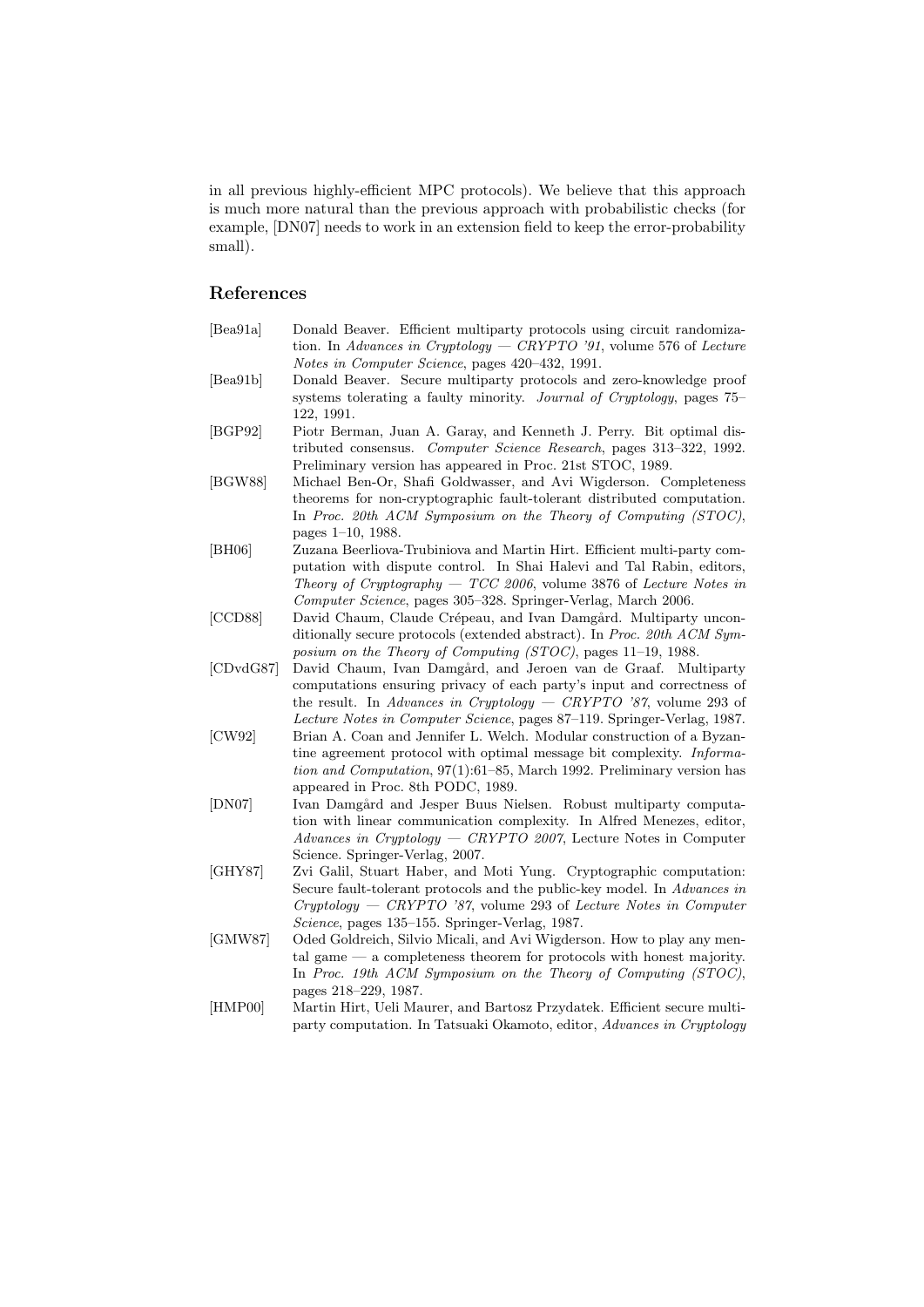— ASIACRYPT 2000, volume 1976 of Lecture Notes in Computer Science, pages 143–161. Springer-Verlag, December 2000.

| [HM06]               | Martin Hirt and Jesper Buus Nielsen. Robust multiparty computation     |
|----------------------|------------------------------------------------------------------------|
|                      | with linear communication complexity. In Cynthia Dwork, editor, Ad-    |
|                      | vances in Cryptology – CRYPTO 2006, volume 4117 of Lecture Notes in    |
|                      | <i>Computer Science</i> , pages 463–482. Springer-Verlag, August 2006. |
| [RB89]               | Tal Rabin and Michael Ben-Or. Verifiable secret sharing and multiparty |
|                      | protocols with honest majority. In Proc. 21st ACM Symposium on the     |
|                      | Theory of Computing (STOC), pages 73–85, 1989.                         |
| [Sha79]              | Adi Shamir. How to share a secret. Communications of the ACM, 22:612-  |
|                      | 613, 1979.                                                             |
| [Ya <sub>0</sub> 82] | Andrew C. Yao. Protocols for secure computations. In Proc. 23rd IEEE   |
|                      | Symposium on the Foundations of Computer Science (FOCS), pages 160–    |
|                      | 164. IEEE, 1982.                                                       |

# Appendix

# A Totally Linear Protocol

To construct a totally linear MPC protocol we propose a more efficient input protocol. For the sake of simpler presentation we assume that all inputs are given at the beginning of the computation stage.

We first present the input protocol LinearInput that allows a set of dealers  $D \subset \mathcal{P} \cup \mathcal{U}$  each having T inputs to (robustly) share these inputs among the players in  $\mathcal{P}'$  (using pre-computed t-sharings of random values). If there is a user with more than  $T$  inputs, he plays a role of more dealers.

 $\textbf{Protocol LinearInput}$  (every  $D_k \in D$  having inputs  $s_k^{(1)}$  $s_k^{(1)},\ldots,s_k^{(T)}$  with associated random

t-sharings  $[r_k^{(1)}]$  $[x_k^{(1)}]_t, \ldots, [r_k^{(T)}]$  $\binom{(1)}{k}$ 

- 1. RECONSTRUCT: For every  $D_k \in D$  and every  $l = 1, ..., T$  invoke ReconsPriv $(D_k, [r_k^{(l)}]$  $\binom{l}{k}_{k}$  to reconstruct the secret random value  $r_k^{(l)}$  $k^{(t)}$  towards  $D_k$ .
- 2. COMPUTE DIFFERENCE: Every  $D_k \in D$  computes for every  $l = 1, \ldots, T$  the difference  $d_k^{(l)} = s_k^{(l)} - r_k^{(l)}$  $\frac{u}{k}$ .
- 3. BROADCAST: Invoke Broadcast to let every dealer  $D_k \in D$  broadcast (towards the players in  $\mathcal{P}'$  the T computed differences  $d_k^{(1)}$  $d_k^{(1)}, \ldots, d_k^{(T)}.$
- 4. COMPUTE LOCALLY AND OUTPUT: For every  $D_k \in D$  and every  $l = 1, ..., T$ the players in  $\mathcal{P}'$  (locally) compute the sharing of the input  $s_k^{(l)}$  $s_k^{(l)}$  as  $[s_k^{(l)}]$  $\binom{u}{k}_{t}$  =  $[d_k^{(l)}]$  $[k^{(l)}]_0 + [r_k^{(l)}]$  $\binom{u}{k}$ <sub>t</sub>.

The robust protocol Broadcast is constructed in three steps.

We first present a non-robust broadcast protocol for  $\mathcal{P}'$  PE – Broadcast.

Note, that broadcasting a value can be interpreted as sharing this value with degree zero, thus checking whether every player distributed his value consistently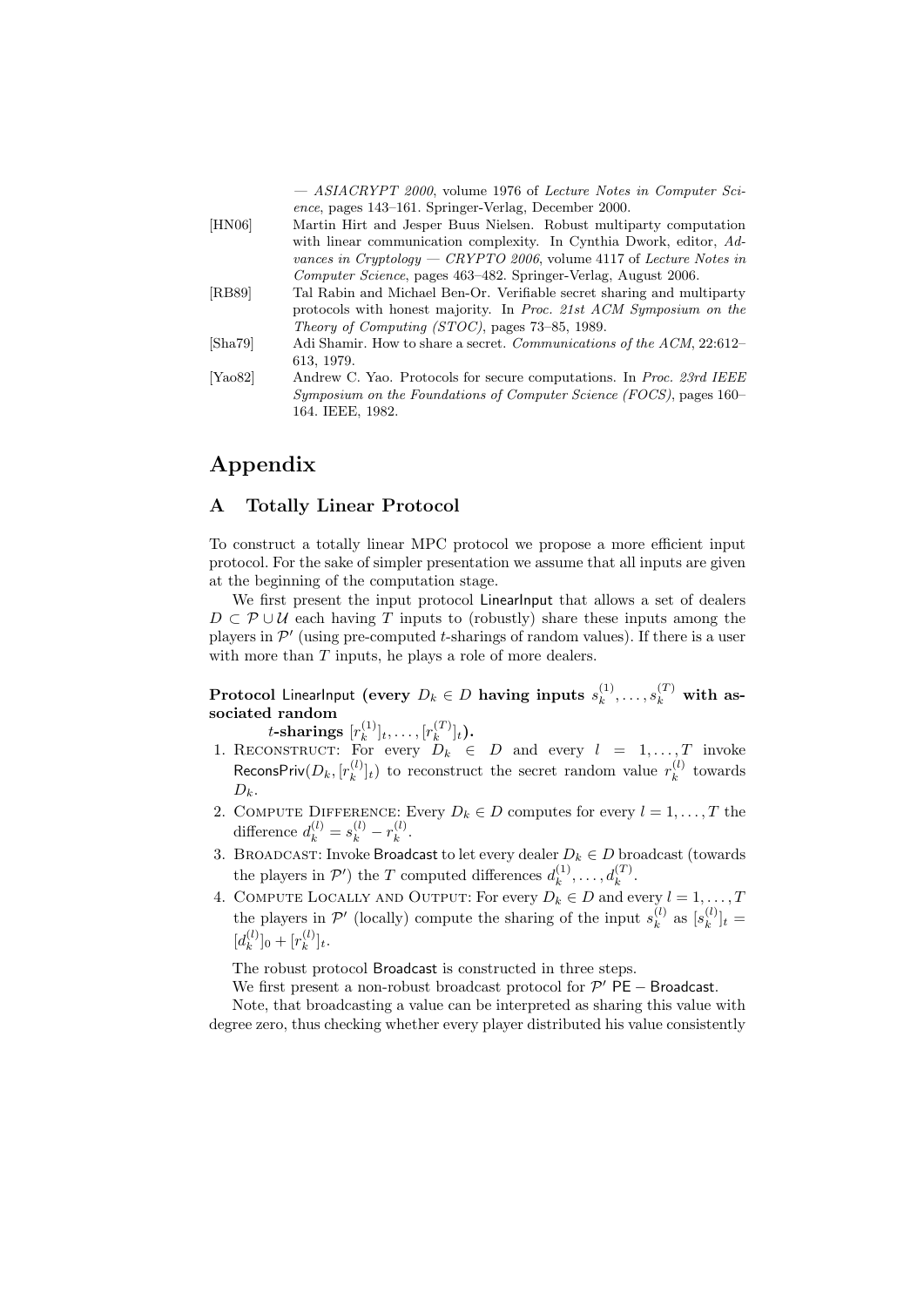is the same as checking the correctness of sharings with degree zero, which we can easily do applying HIM.

Protocol PE – Broadcast(every  $P_i \in \mathcal{P}'$  has input  $x_i$ ).

1. DISTRIBUTE VALUES: Every  $P_i$  shares his input with Share  $(P_i, x_i, d = 0)$ , i.e. sends  $x_i$  to every  $P_j \in \mathcal{P}'$ . Resulting in n' (supposed) 0-sharings

 $[x_1]_0, \ldots, [x_{n'}]_0$ 

2. APPLY HIM  $M$ : The players in  $\mathcal{P}'$  compute locally the 0-sharings  $[\widehat{x}_1]_0, \ldots, [\widehat{x}_{n'}]_0$  as

$$
([\widehat{x}_1]_0, \ldots, [\widehat{x}_{n'}]_0) = M([x_1]_0, \ldots, [x_{n'}]_0)
$$

- 3. CHECK: Every  $P_i \in \mathcal{P}'$  checks the correctness of  $[\hat{x}_i]_0$ . For this every  $P_j \in \mathcal{P}'$ <br>sonds his share of  $\hat{x}_i$ , to  $P_i$ . If the values received by  $P_i$  are not 0 consistent sends his share of  $\hat{x}_i$  to  $P_i$ . If the values received by  $P_i$  are not 0-consistent (equal).  $P_i$  are unhappy (equal),  $P_i$  gets unhappy.
- 4. OUTPUT: Every  $P_i \in \mathcal{P}'$  outputs the values received in Step 1.)

Now we construct a robust broadcast protocol for  $\mathcal{P}'$  BroadcastFor $\mathcal{P}'$  using  $PE$  – Broadcast, player elimination and segmentation. BroadcastFor $\mathcal{P}'$  allows the players in  $\mathcal{P}'$ , each holding  $\ell$  values  $x_i^{(1)}, \ldots, x_i^{(\ell)}$  to broadcast this values among the players in  $\mathcal{P}'$ .

# $\mathbf{Protocol}$  BroadcastFor $\mathcal{P}'$ .

For each segment  $k = 1, ..., t$  (of length  $\ell' = \lceil \frac{\ell}{t} \rceil$ ) do:

- 0. Every  $P_i \in \mathcal{P}'$  sets his happy-bit to happy.
- 1. PE-BROADCAST: Invoke PE Broadcast  $\ell' = \lceil \frac{\ell}{t} \rceil$  times in parallel, i.e. for  $l = 1, \ldots, l'$  invoke PE – Broadcast to let every  $P_i \in \mathcal{P}'$  broadcast his input  $x_i = x_i^{(l + (k-1)\ell')}$ .
- 2. FAULT DETECTION: Reach agreement whether or not at least one player is unhappy:
	- 2.1 Every  $P_i \in \mathcal{P}'$  sends his happy-bit to every  $P_j \in \mathcal{P}'$ , who gets unhappy if at least one  $P_i$  claims to be unhappy.
	- 2.2 The players in  $\mathcal{P}'$  run a consensus protocol on their respective happybits. If the consensus outputs "happy", then the generated triples are outputted and the segment is finished. Otherwise, the following Fault-Localization step is executed.
- 3. FAULT LOCALIZATION: Localize  $E \subseteq \mathcal{P}'$  with  $|E| = 2$  and at least one player in E being corrupted:
	- 3.0 Denote the player  $P_r \in \mathcal{P}'$  with the smallest index r as the referee.<sup>7</sup>
	- 3.1 Every  $P_i \in \mathcal{P}'$  sends everything he received and all random values he chose during the computation of the actual segment (including fault detection) to  $P_r$ .

<sup>7</sup> The communication can be balanced by selecting a player who has not yet been referee in a previous segment.